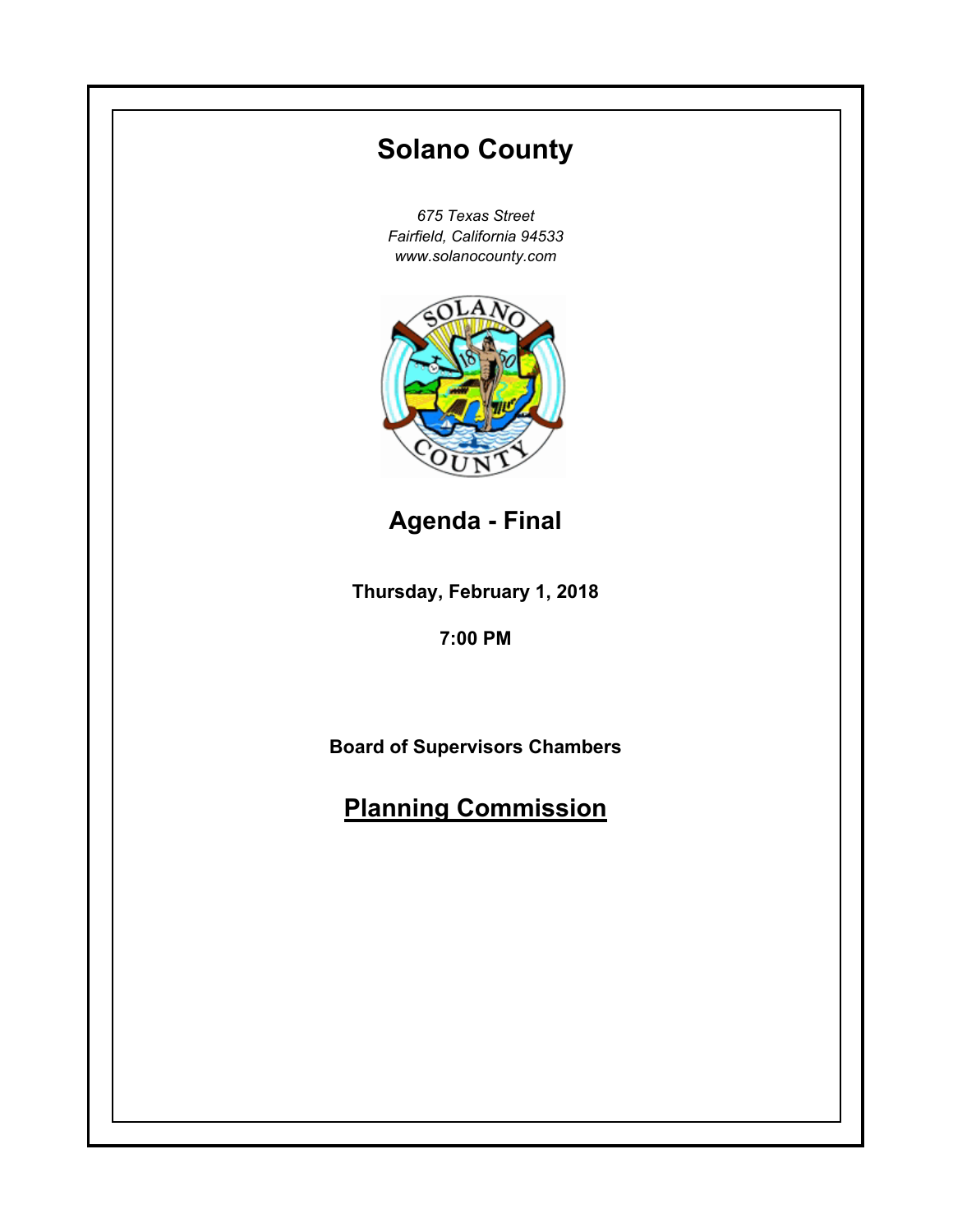Any person wishing to address any item listed on the Agenda may do so by submitting a Speaker Card to the Clerk before the Commission considers the specific item. Cards are available at the entrance to the meeting chambers. Please limit your comments to five (5) minutes. For items not listed on the Agenda, please see "Items From the Public".

All actions of the Solano County Planning Commission can be appealed to the Board of Supervisors in writing within 10 days of the decision to be appealed. The fee for appeal is \$150.

Any person wishing to review the application(s) and accompanying information may do so at the Solano County Department of Resource Management, Planning Division, 675 Texas Street, Suite 5500, Fairfield, CA. Non-confidential materials related to an item on this Agenda submitted to the Commission after distribution of the agenda packet are available for public inspection during normal business hours and on our website at www.solanocounty.com under Departments, Resource Management, Boards and Commissions.

The County of Solano does not discriminate against persons with disabilities and is an accessible facility. If you wish to attend this meeting and you will require assistance in order to participate, please contact Kristine Sowards, Department of Resource Management at (707) 784-6765 at least 24 hours in advance of the event to make reasonable arrangements to ensure accessibility to this meeting.

### **AGENDA**

**CALL TO ORDER**

**SALUTE TO THE FLAG**

**ROLL CALL**

**APPROVAL OF AGENDA**

#### **APPROVAL OF THE MINUTES**

**[PC 18-001](#page-3-0)** September 21, 2017 PC Minutes

*Attachments:* [draft minutes](#page-4-0)

#### **ITEMS FROM THE PUBLIC:**

*This is your opportunity to address the Commission on a matter not heard on the Agenda, but it must be within the subject matter jurisdiction of the Commission. Please submit a Speaker Card before the first speaker is called and limit your comments to five minutes. Items from the public will be taken under consideration without discussion by*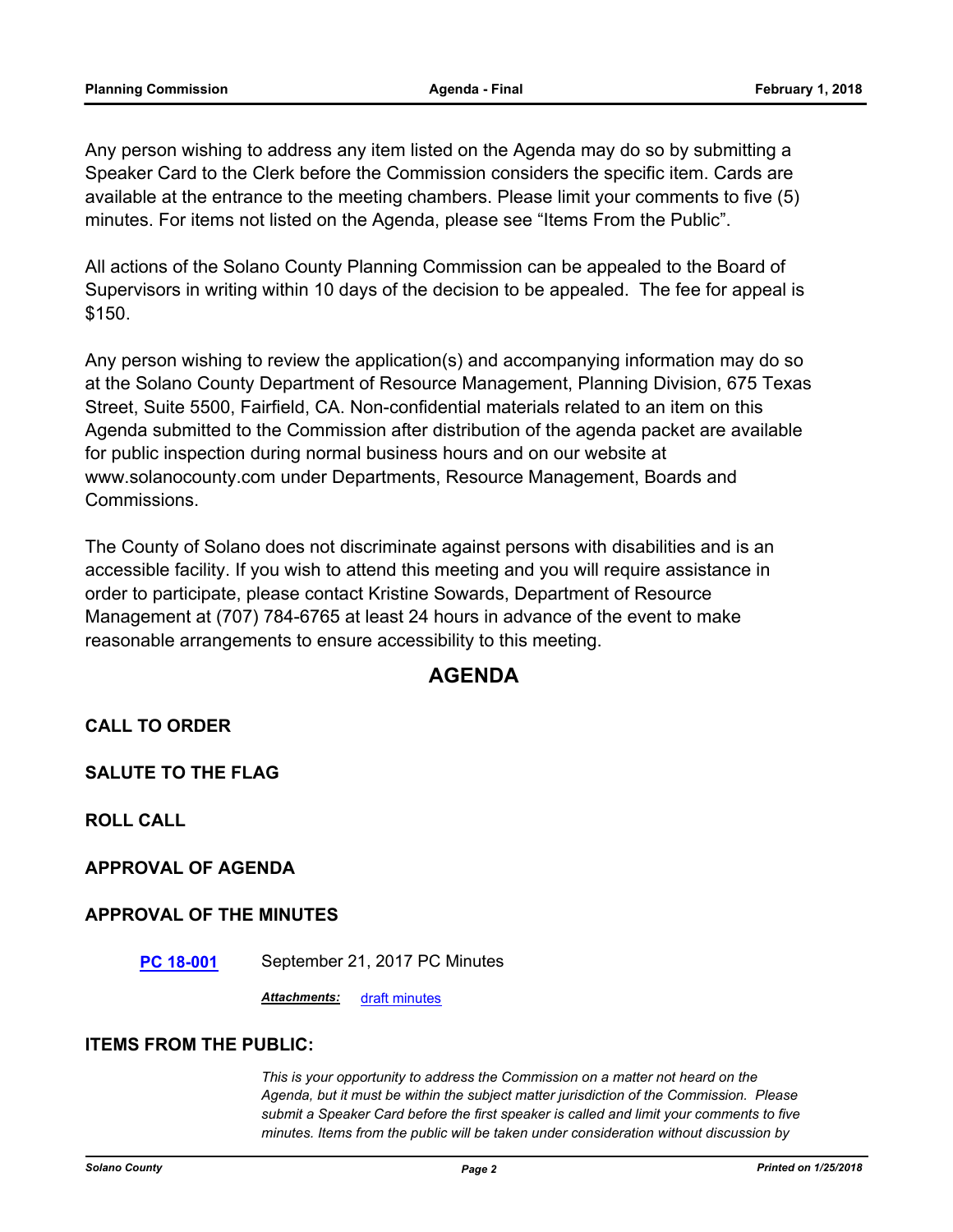*the Commission and may be referred to staff.*

## **REGULAR CALENDAR**

**1** [PC 18-002](#page-11-0) Selection of a representative from the Planning Commission to serve on the Solano County Art Committee [A - Public Art Commmitte Program SCC Ch. 5](#page-12-0) [B - Public Art Exhibit Guidelines and Policies rev 03232017](#page-14-0) *Attachments:* **2 [PC 18-003](#page-19-0)** Continuance request re: Minor Revision No. 5 to Use Permit No. U-79-34 and Marsh Development Permit No. MD-79-04 of Dennis P. Smith. (Project Planner: Eric Wilberg) **3 [PC 18-004](#page-20-0)** NOMINATION and ELECTION of Chairperson and Vice Chairperson for the ensuing year **Attachments:** [Planning Commission appointment & attendance report \(2017\)](#page-21-0)

#### **ANNOUNCEMENTS AND REPORTS**

#### **ADJOURN**

*To the Planning Commission meeting of February 15, 2018 at 7:00 P.M., Board Chambers, 675 Texas Street, Fairfield, CA*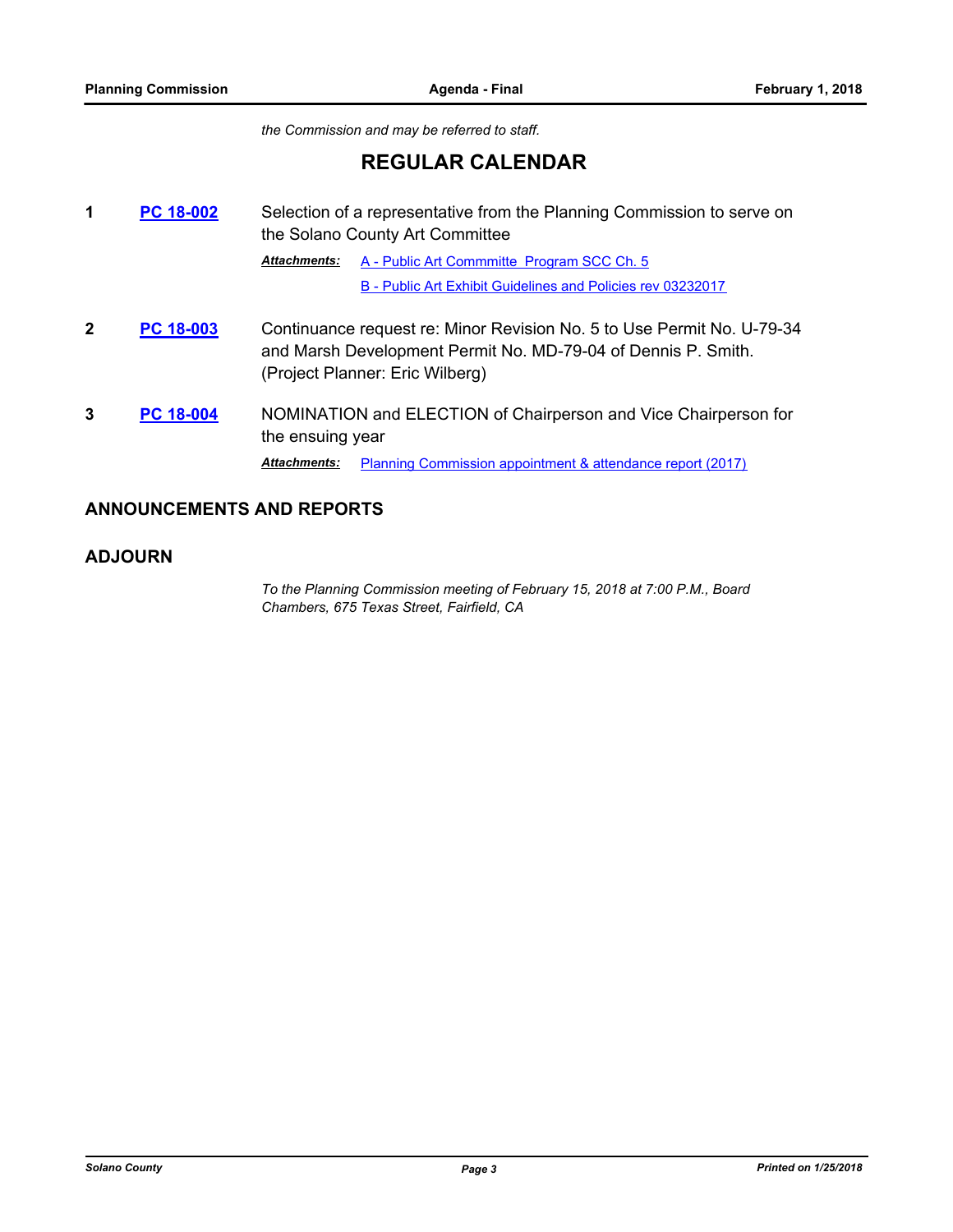<span id="page-3-0"></span>

|                        |      | <b>Solano County</b><br>Agenda Submittal |                      |               | 675 Texas Street<br>Fairfield, California 94533<br>www.solanocounty.com |               |
|------------------------|------|------------------------------------------|----------------------|---------------|-------------------------------------------------------------------------|---------------|
| Agenda #:              |      |                                          | <b>Status:</b>       |               | <b>PC Minutes</b>                                                       |               |
| Type:                  |      | <b>PC-Document</b>                       | Department:          |               | <b>Planning Commission</b>                                              |               |
| File #:                |      | PC 18-001                                | Contact:             |               |                                                                         |               |
| Agenda date:           |      | 2/1/2018                                 | <b>Final action:</b> |               |                                                                         |               |
| Title:                 |      | September 21, 2017 PC Minutes            |                      |               |                                                                         |               |
|                        |      |                                          |                      |               |                                                                         |               |
| <b>Governing body:</b> |      |                                          |                      |               |                                                                         |               |
| District:              |      |                                          |                      |               |                                                                         |               |
| <b>Attachments:</b>    |      | draft minutes                            |                      |               |                                                                         |               |
| <b>Date</b>            | Ver. | <b>Action By</b>                         |                      | <b>Action</b> |                                                                         | <b>Result</b> |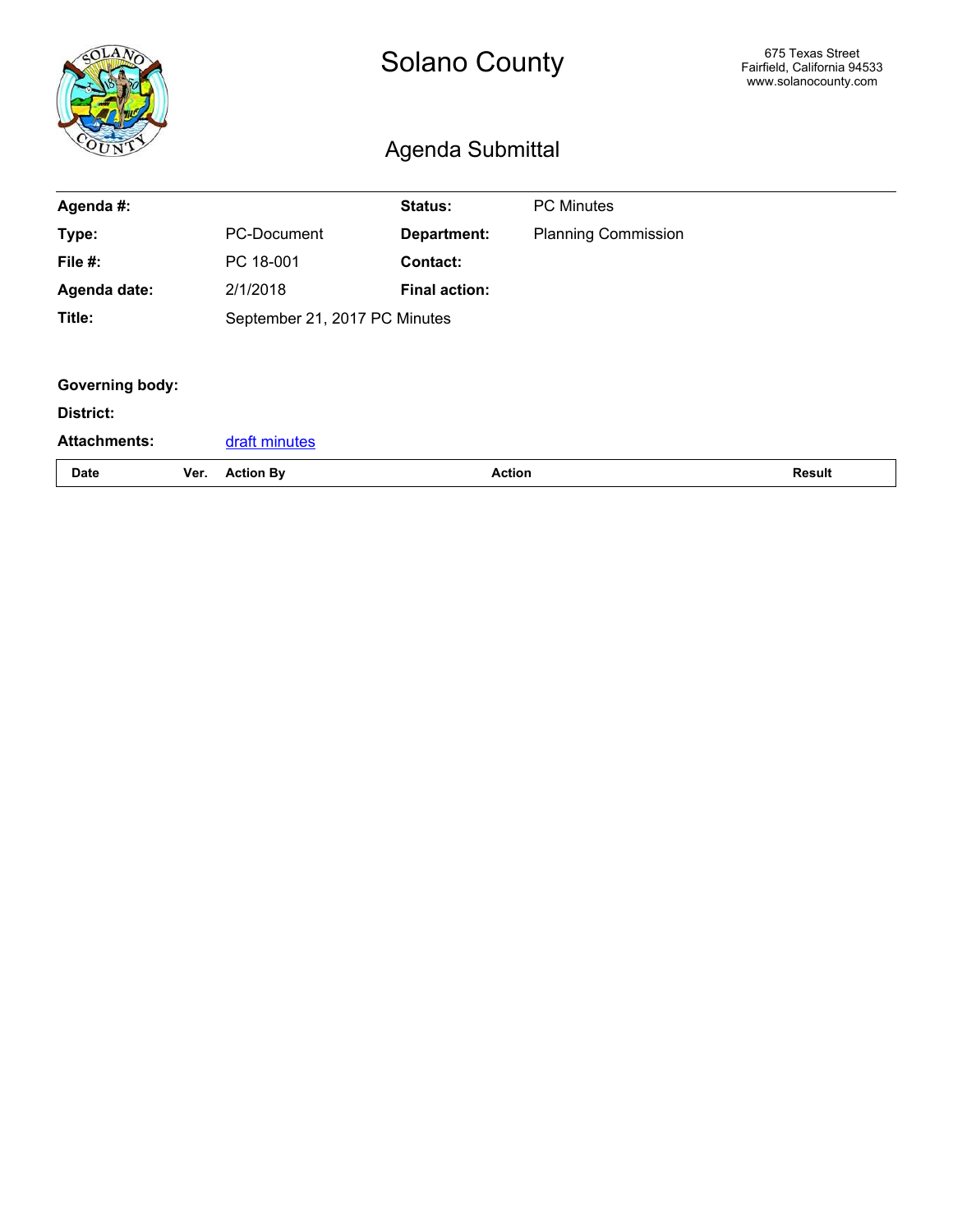# <span id="page-4-0"></span>*MINUTES OF THE SOLANO COUNTY PLANNING COMMISSION*

# **Meeting of September 21, 2017**

The regular meeting of the Solano County Planning Commission was held in the Solano County Administration Center, Board of Supervisors' Chambers (1<sup>st</sup> floor), 675 Texas Street, Fairfield, California.

- PRESENT: Commissioners Rhoads-Poston, Walker, Hollingsworth, Bauer, and Chairperson Cayler
- EXCUSED: None
- STAFF PRESENT: Bill Emlen, Director; Mike Yankovich, Planning Program Manager; Karen Avery, Senior Planner; Davina Smith, Deputy County Counsel; and Kristine Sowards, Planning Commission Clerk

Chairperson Cayler called the meeting to order at 7:00 p.m. with a salute to the flag. Roll call was taken and a quorum was present.

Approval of the Agenda

The Agenda was approved with no additions or deletions.

Approval of the Minutes

The minutes of the regular meeting of August 3, 2017 were approved as prepared.

Items from the Public

There was no one from the public wishing to speak.

Regular Calendar

#### Item No 1 -

**PUBLIC HEARING** to consider specific modifications to the Planning Commission recommended ordinance amending Chapter 28 (Zoning regulations) regulating noncommercial personal and caregiver cannabis cultivation that include a ban on outdoor cannabis cultivation, redefining greenhouse cannabis cultivation as indoor cultivation, and the addition of an exemption process to allow outdoor cannabis cultivation for the needs of medicinal patients. (Project Planner: Karen Avery)

Karen Avery gave a brief overview of staff's written report. The report indicated that after a public hearing on March 16, 2017, the Planning Commission made their formal recommendation to the Board of Supervisors on personal and "caregiver" cannabis cultivation. Since that time there have been changes to state law in regards to cannabis regulation. The commission's approved draft ordinance was amended to reflect these changes and was included in the draft ordinance submitted to the Board of Supervisors for their consideration at a special Board of Supervisors meeting on August 29, 2017. After Board discussion and public comment, the Board requested several modifications to the Planning Commissionrecommended ordinance: ban of all outdoor cannabis cultivation (personal and caregiver), redefine greenhouse cannabis cultivation as indoor cultivation; and add an exemption process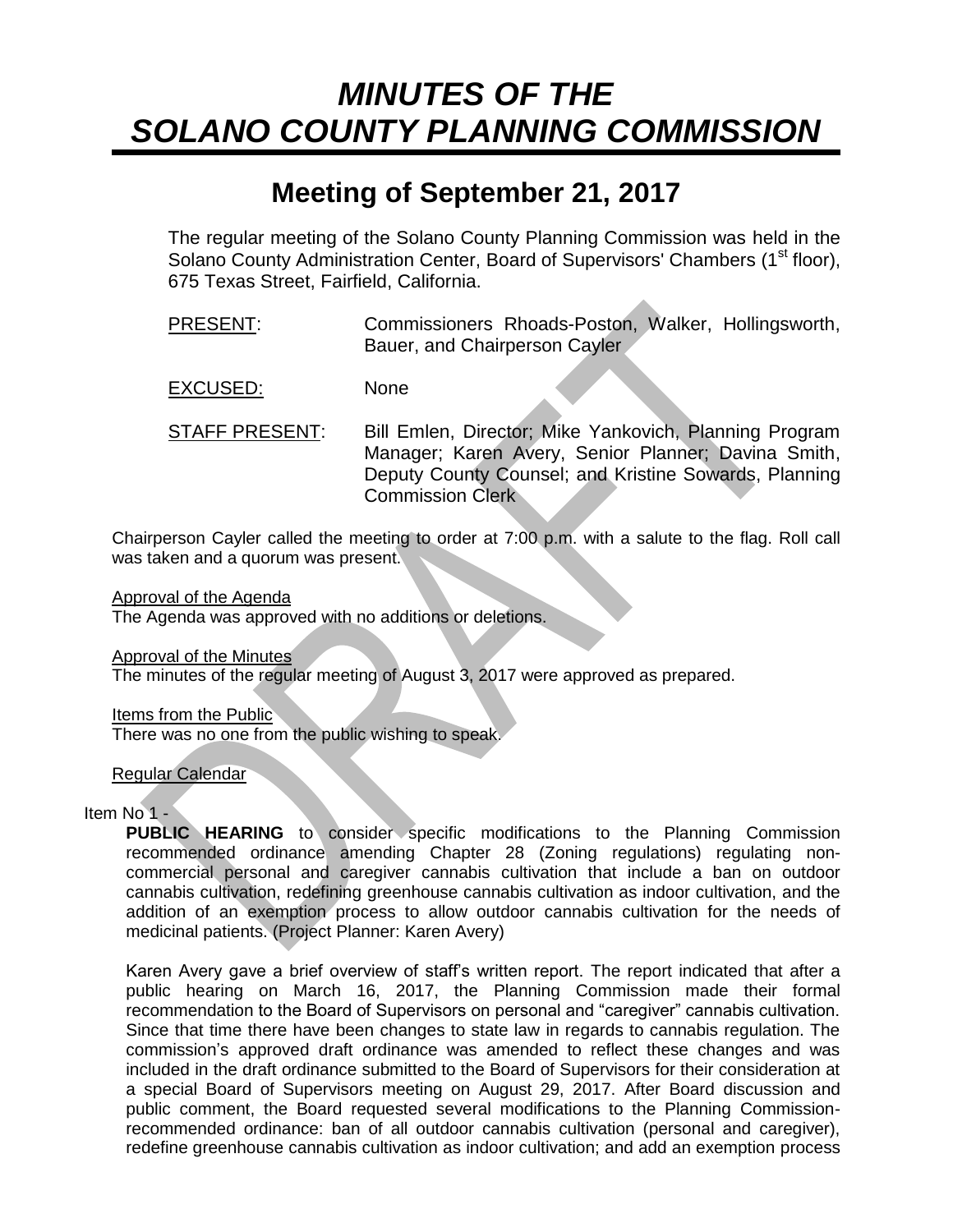to allow limited outdoor cannabis cultivation for medicinal patients. As one or more of these modifications were not previously considered by the Planning Commission, the modifications must now go before the commission for their report and recommendation pursuant to Government Code section 65857. Staff recommended that the Planning Commission consider the modifications to the ordinance and recommend the Board approve the amended draft ordinance.

Commissioner Rhoads-Poston made note for the commission that she recently toured a dispensary and cultivation site located in the City of Sacramento.

Commissioner Rhoads-Poston inquired about application requirements and renewal fees as referenced in staff's report. Karen Avery stated at this point there is no renewal process and an application fee has not yet been established. Mike Yankovich added that the fee would be based on the anticipated number of hours staff would need to devote to processing the application. He commented that this would be something that would be presented to the Board at the appropriate time.

Commissioner Rhoads-Poston inquired about the process for handling complaints in the event objections are raised by neighbors at the time an application is filed. Ms. Avery stated that there would be the option for a public hearing to address nuisance complaints and neighborhood objections.

Commissioner Rhoads-Poston said she understands there is a need for setting up criteria for dealing with the "what-ifs" but said this feels more punitive in nature, as if this is being set for that 1% of bad apples that might go astray, and not for the other 90% that would follow the guidelines.

Commissioner Hollingsworth asked for clarification on what action specifically is being asked of the commission. He said the recommendation states that the commission is limited to the modifications as was described in staff's presentation and he wanted to know if the commission is limited to accepting or rejecting those modifications without making any changes.

Mr. Yankovich explained that before the commission is what the Board feels are adequate modifications or revisions to the Planning Commission's original recommendation, and what the commission is being asked is whether or not they agree with those changes.

Bill Emlen commented that the commission also has the option of endorsing their original recommendation or some variation of it. He said it is within these areas that have been highlighted in the report that the Board developed a different set of recommendations than what was recommended by the commission. Mr. Emlen noted that it is at the Board's discretion in the end in terms of what goes into the ordinance.

Commissioner Walker asked the reason the Board sent this back to the commission if they have specific recommendations they want to employ over what the commission has already heard. He wanted to know why they did not just adopt those changes.

Davina Smith explained that within the government code regulations the Board can adopt a land use or zoning ordinance once the Planning Commission has reviewed and recommended it. She said in bringing so many options to the commission to explore and discuss those were things that the Board then could envision. Some of the changes the Board made such as the request for an exemption process to grow some plants outdoors, was an entirely new item that the commission had never talked about or considered. So for that reason it has been sent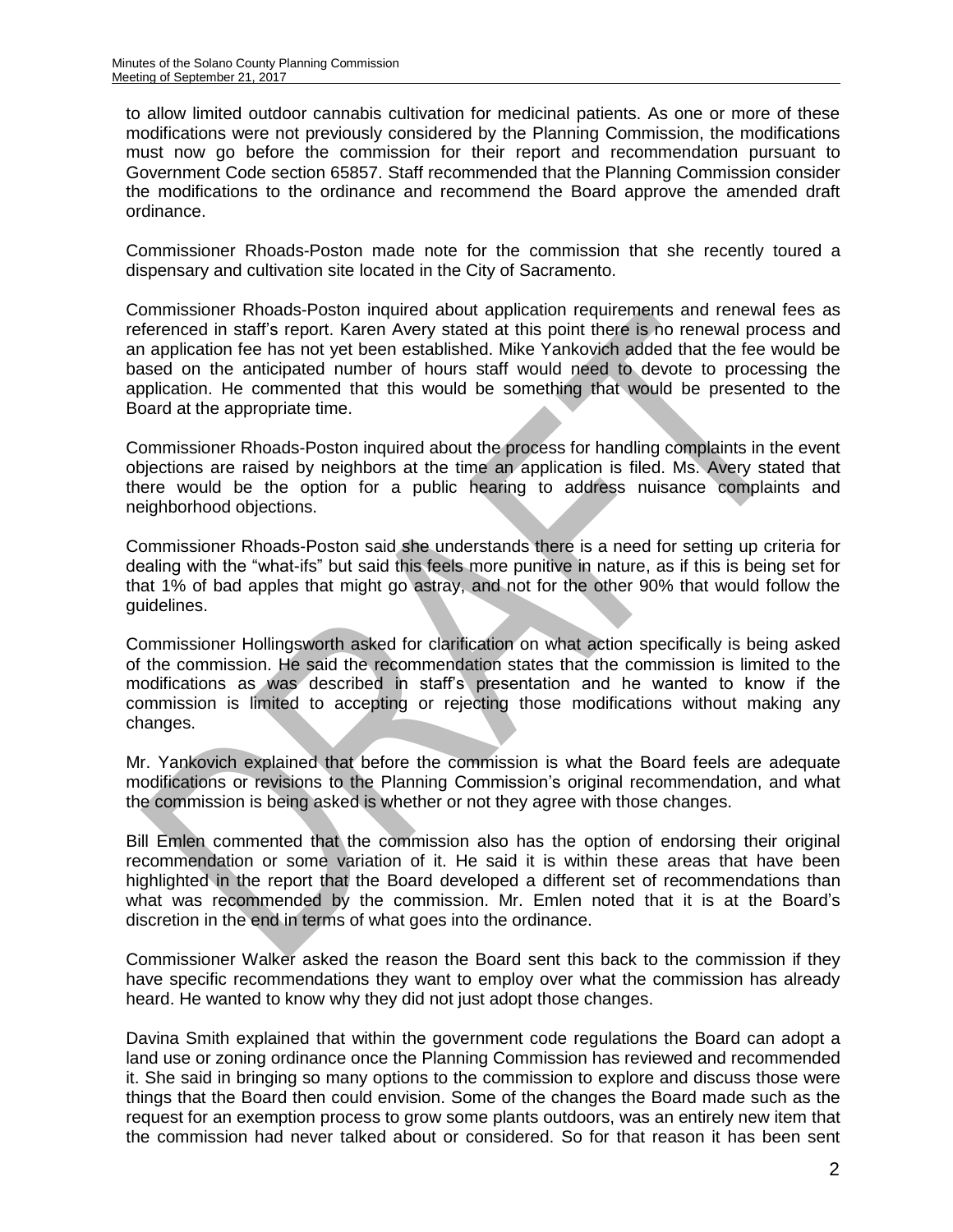back for the commission to weigh in on. Ms. Smith noted that the commission does have the ability to make changes.

Since there were no further questions, Chairperson Cayler opened the public hearing.

William Dally who lives in Elmira stated that he was disappointed with the staff recommendation. He said the county is basically treating marijuana as if it is illegal. He said the county also does not seem to have the understanding about the plants themselves such as how much marijuana is yielded from a plant and how many plants a recreational user needs to grow in order to have enough to satisfy over the course of a year. Mr. Dally commented that the growing season is during summertime so a person would not grow year round unless they wanted to spend a lot of money on electricity. He stated that most recreational users who smoke 1 or 2 joints a day could possibly suffice their needs with 2 plants that produce an average amount of growth. Mr. Dally commented that in the 1990's before medical marijuana was approved it cost \$300 an ounce which is down in current time to \$150. He said it could be reduced even further if it is treated as a legal substance and allowed to be grown outside under the sun. With regard to crime, Mr. Dally commented that farmers are allowed to grow hay or almonds without having to hide it from sight even though it is a prized object for theft. He stated that the installation of a greenhouse is not a simple one, citing the need for an air flow system or expensive air conditioning equipment. He stated that greenhouses capture and contain of lot of moisture which fosters mold. Mr. Dally stated that by adding rules and regulations for this activity at a cost only facilitates the need for a black market.

John Benjamin appeared before the commission. He stated that this ordinance seems to be attempting to remove a right that was given to all; the right to grow outdoors using sunlight. He commented that SB420 already creates reasonable regulations for cultivating, processing, transportation and administering needed cannabis, as well as the voluntary card program. He said it is his understanding that the Compassionate Use Act still stands as state law. He said reasonable regulations should not include the removal of a patient's rights. Mr. Benjamin commented that this proposed ordinance states that cannabis in the unincorporated area of the county is going to affect the health, safety and well-being of its citizens and he did not believe this to be true. He said Indoors or outdoors should be a choice of the individual grower. Mr. Benjamin said that he has grown his own marijuana outdoors every year since 1999 when he became a patient under Proposition 215 and he is unaware of any complaints ever made by anyone concerning his cannabis. Mr. Benjamin stated that staff's document also contains misleading and incomplete information. He stated that Solano County has had 21 years to author an ordinance but they did not, and by remaining silent this county has accepted, in his opinion, the terms and conditions of Prop. 215 and SB420, and for this reason alone he said Prop 215 and the patients it protects must be complete severed from this ordinance.

Rosie Enriquez, who lives in Dixon, spoke of her concern with the enforcement of growing outdoors and how the restriction on the number of plants would be maintained. She commented that there is currently very little enforcement in the county because the county has only one code enforcement officer. Ms. Enriquez voiced concern about devaluation of property and odor. She commented that there is a reason why marijuana is called skunk weed. She said there is also a reason why commercial cultivation sites need professional ventilation and filter systems and why workers wear gloves and masks. She said it is because there are hazards in dealing with marijuana. Ms. Enriquez referred to her experience as a law enforcement officer with Sacramento County and said she has been involved in eradicating countless numbers of marijuana grows and spoke of the instances relating to the destruction of the environment, the use of rat poison and the misuse of fertilizers. She urged the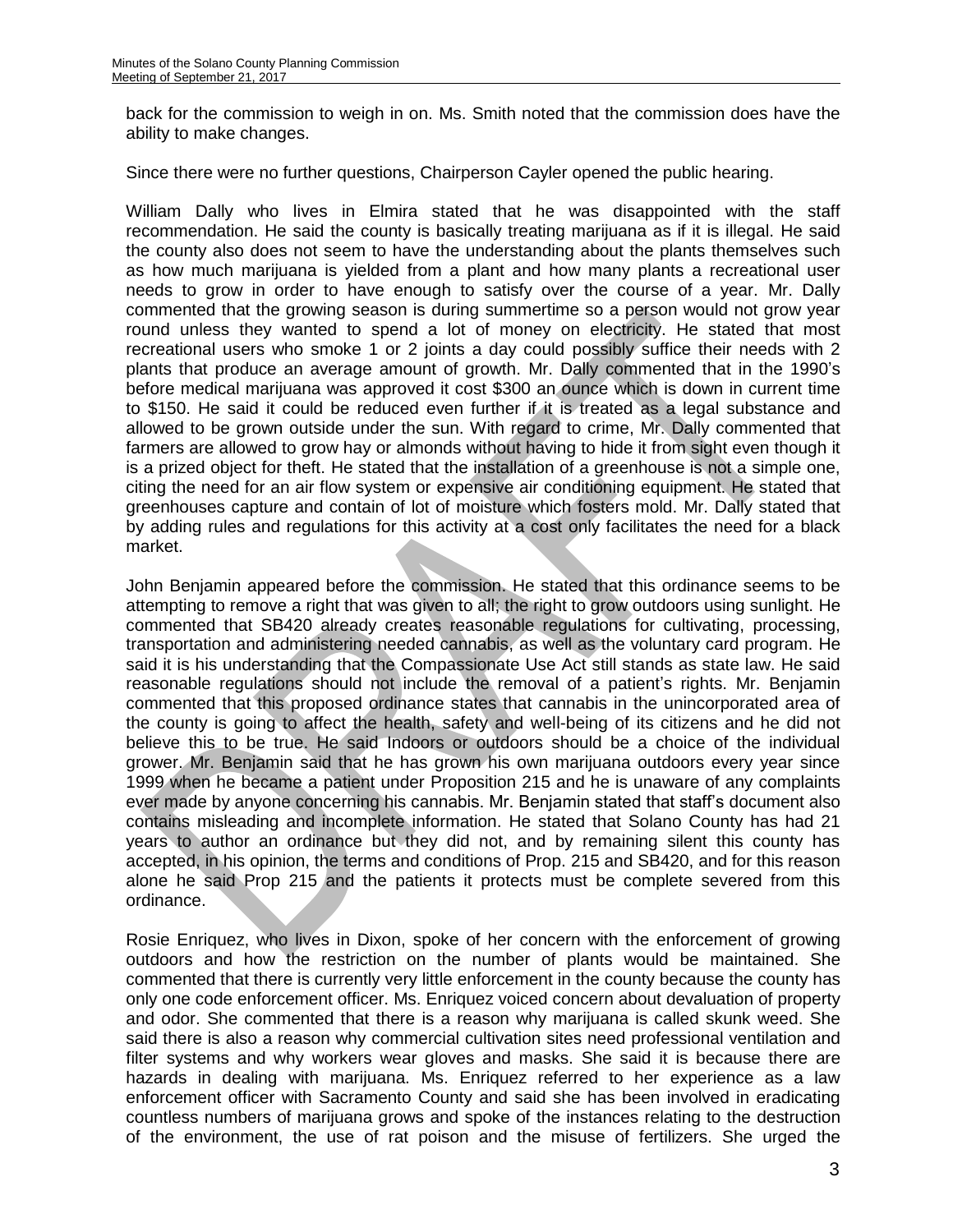commission to support indoor vs outdoor grows.

Laura Peters who resides in Vacaville said that as a home inspector she has seen the detriment these plants have created such as mold and mildew. She said properties that have been grow houses are very dangerous and she highly recommended that the county not allow in-home cultivation. Ms. Peters felt that greenhouse cultivation is better than outdoor cultivation and related a story about someone in her neighborhood with an outdoor grow who was burglarized. She stated that as a real estate investor she has had a great deal of conversation with folks from other counties who are dealing with this particular issue and are experiencing negative impacts including the decrease in property values. She encouraged the commission to keep the reins as tight as possible and as time and rules develop in other counties, follow the lead of what works.

Deanna Garcia who resides in Sacramento stated that she is a City of Sacramento registered cultivator and they are moving forward with regulations to be able to cultivate indoors. She welcomed the commission to come and visit to observe what a regulated cultivation site looks and smells like. She said she is proud of the county for giving patients good, safe access to medicine and for realizing that greenhouses, with proper ventilation could be just as clean as an indoor warehouse. Ms. Garcia commented that the less electricity that can be used to grow medicine the better the whole earth will be.

Since there were no further speakers, Chairperson Cayler closed the public hearing.

Commissioner Bauer stated that she did not think that the regulations the Board rejected in August were broad enough and so consequently excluding outdoor cultivation altogether is not acceptable. She stated that the problems that would be created in terms of the cost of cultivating indoors, of the electricity, and the instance of mold, she could not vote in favor of this proposed ordinance.

Commissioner Walker stated that when the commission first started hearing about this subject matter there was a proposed ordinance that was really restrictive. He commented that the commission pulled it apart, and in many cases made 180 degree changes. He said from testimony the commission has heard from the public at that time and the two public hearings since, it seemed to him that outdoor cultivation in the small scale made a lot more sense than the potential environmental issues that could arise with those growers that may not be experts in trying to grow these kinds of plants; especially in a secured locked room with perhaps improper electricity or wiring, improper ventilation, and as one speaker mentioned and he himself has experienced as a realtor, mold definitely grows faster than in any other circumstance. Commissioner Walker stated that he appreciated the Board's consideration in changing the definition that a greenhouse is now considered indoor even though it is detached from the property. Mr. Walker stated that he would be okay with that definition in addition to some of the other items, but he could not support the elimination of outdoor cultivation for personal or medicinal use.

Chairperson Cayler spoke about her sister who added a greenhouse to her home in New York. She noted that she never heard her sister comment negatively about the bad influence of the humidity on the greenhouse. Commissioner Cayler believed that a greenhouse can be safe and secure and not be a detriment to the residence.

Commissioner Rhoads-Poston said that while she understands the need for enforcement because there are definitely wrongdoers, at the same time she said the many things that she has learned during the tours she has taken is that there is a lot of science that goes into growing these plants. She said to require the person who may not be able to travel and who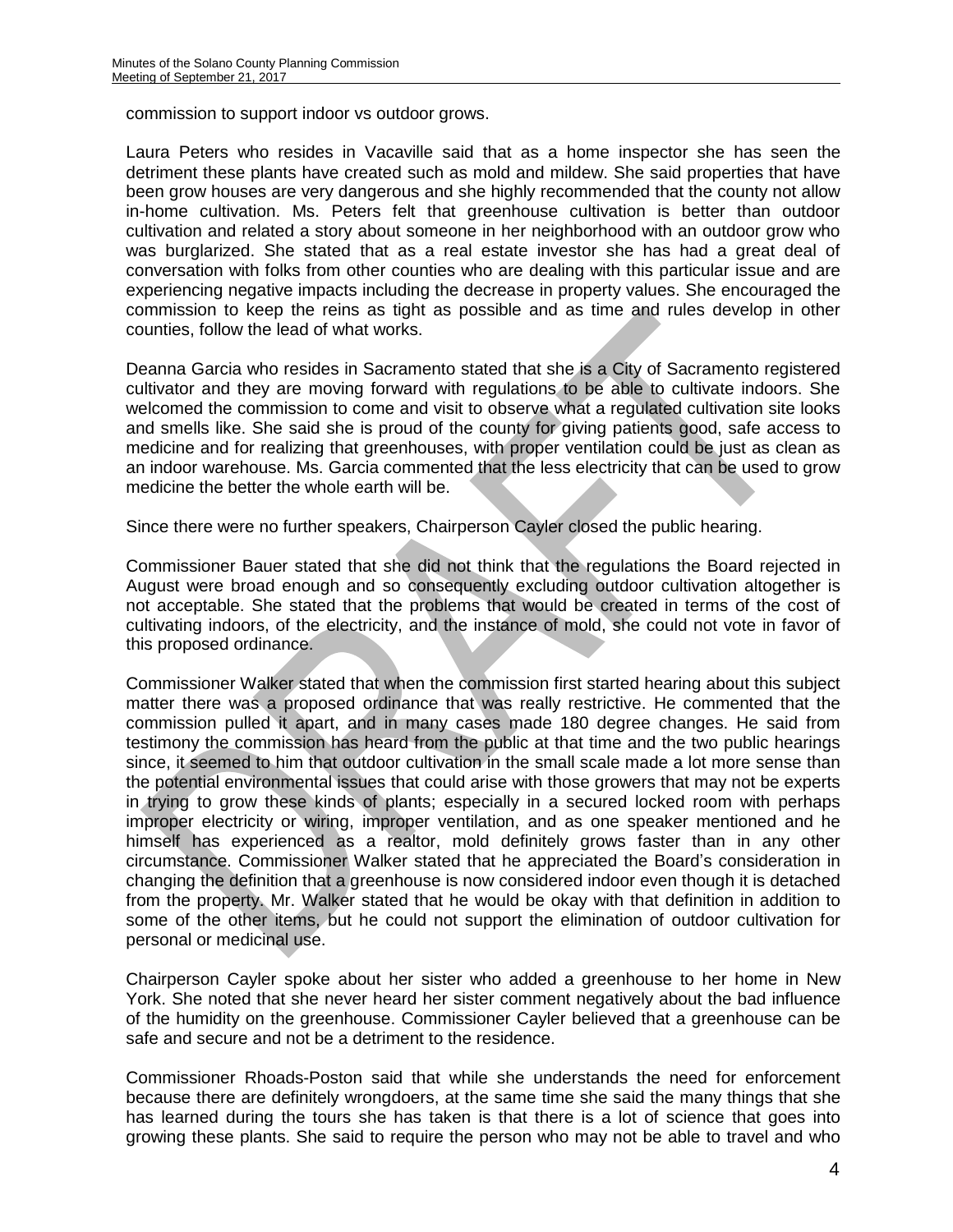may want to grow a few plants to have a greenhouse and go through the steps it takes to get to that point, she believed might be hurting more people than it is helping. She recommended developing some kind of a compromise that can be enforced.

Commissioner Rhoads-Poston noted that what really stood out to her during the tour was that right next door in a residential neighborhood was someone who had an outdoor grow and there was no odor. She said the grow was completely screened by cypress trees. Ms. Rhoads-Poston stated that it is important to her to protect the person who is the average consumer. She said she would not like having to impose all of these restrictions upon someone who is just trying to gain some relief.

Chairperson Cayler stated that there was an article recently in the Sacramento Bee about how this type of business affects property values in a negative way. She noted that the realtors that were interviewed for the article estimated it would decrease the value of the seller's home next door to a grow by 8% to 10%. She noted that while this article focused on commercial sites, she felt that outdoor residential grows could also impact the sale of a home. She believed that this information would need to be disclosed to a buyer.

Commissioner Walker stated that if an agent believed that it would impact a decision that a willing buyer or seller might make, then that agent would have a duty to disclose the information regardless of legality. Commissioner Walker commented that the parcels in question are at a minimum of 2½ acres in size with most being 40 and 160 acre lots. He commented that he could not imagine what six small plants would look like with this type of depth and finds it hard to believe that six plans would impact someone's property values.

Chairperson Cayler stated that she believed there is a smell associated with this activity.

Commissioner Rhoads-Poston reiterated that when she took the tour of the cultivation site there was no smell, adding that it was over 100 degrees outside that day.

Commissioner Walker mentioned that he and Commissioner Bauer took a Solano County sponsored tour of a Yolo County cultivation site which was a combination of indoor cultivation and a hybrid indoor/outdoor with screening material on some plants and other plants out in the open. He said it was an expansive operation and the most surprising aspect is that there was no odor outside. He noted that he could definitely smell it when inside the warehouse but walking out in the field it was not noticeable until getting extremely close to the plants.

Commissioner Bauer stated that it is her understanding that the plant only smells when it is flowering. She commented that the Yolo County tour was fascinating. She said Yolo County has 64 one-acre commercial grows and the one her and Commissioner Walker visited was out in the middle of a corn field. She said you would not know it was there unless you knew it was there. Commissioner Bauer stated that an odor was not present because it was not that time of year. She said this is the type of information she has learned from going on these types of tours and from listening to the speakers that have come before the Commission.

Chairperson Cayler spoke of a conversation she had with a veterinarian who travels in a nearby county who told her that at certain times of the year he can spot the marijuana grows by the odor as he is travels down the road making his medical visits. Chairperson Cayler stated that she felt the Board had presented a good compromise.

Commissioner Hollingsworth asked staff if maybe the Board should come up with an alternate resolution for the commission to review. Mr. Yankovich said that the commission would need to decide what they feel is the best recommendation to send to the Board. Mr. Emlen added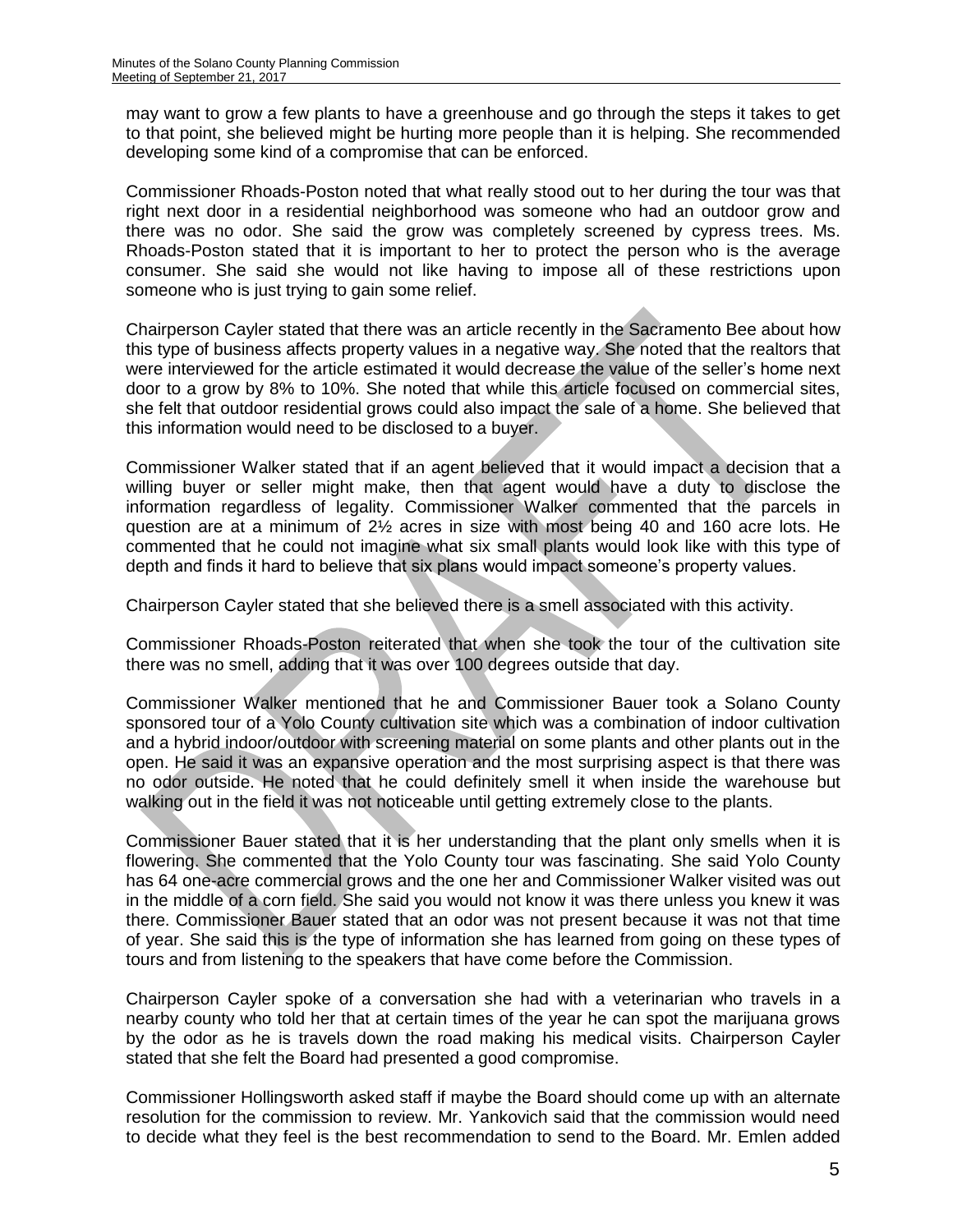that the commission could go back to their original recommendation they made at their March meeting where they recommended outdoor cultivation with certain standards. He said the commission can send that to the Board with the message that the commission still believes it is the right option.

Davina Smith stated if that is the direction the commission would like to go it would follow along the lines of a motion being made to recommend the Board not adopt the currently proposed draft ordinance as amended and instead recommend they adopt the Commission's previous recommendation. Ms. Smith recommended that those be made as two separate motions.

Ms. Smith further stated that it depends on where the commission wants to go; whether they want to reach a compromise positon where they propose different language that the Board could consider, if the commission is looking to go back to where they were before because they were satisfied with their decision, or if they would like the minutes to speak for themselves and recommend either denial or passing of the draft ordinance.

Commissioner Walker made a motion which was seconded by Commission Rhoads-Poston to deny staff's recommendation of the modifications to the Planning Commission-recommended ordinance. The motion passed 3-2 with Commissioners Hollingsworth and Cayler dissenting. (Resolution No. 4650)

Commissioner Rhoads-Poston stated that there has been concern expressed by the public about the location of the crop being too far from the property residence which would make it difficult to discourage criminal activity. She suggested language to allow the product to be located within a certain yardage on the parcel bringing it closer to the structures but still having it completely screened from public view.

Commissioner Hollingsworth questioned the ability to change this verbiage since it was not one of the items recommended by the Board.

Commissioner Walker stated that this topic is part of the conditions that are listed under the outdoor cultivation requirements and if the commission is going to bring back outdoor cultivation, then an adjustment can be made to the particulars of allowing what that outdoor cultivation would look like.

Mr. Yankovich pointed out the language that was stricken from the General Requirements and Definitions, under Outdoors which states "Outdoors allowed with 10' setbacks on rear 50% of property and screened from public view" along with "Cannabis cultivation drying, curing, and trimming must be in fenced and secured area not accessible to minors".

Commissioner Rhoads-Poston said that she would still agree with that definition but noted one of the concerns expressed was that the rear 50% was too far and having it closer would be more desirable in order for it to be monitored. Commissioner Walker agreed. Mr. Yankovich stated that the commission could add language that states "no more than 150 feet from the residence". Karen Avery pointed out that 150 feet was added to the exception rule.

Commissioner Walker commented that with everything the commission has already accomplished plus what has taken place tonight is more than enough to inform the decision of the Board.

Commissioner Walker made a motion which was seconded by Commissioner Bauer to recommend to the Board of Supervisors the Planning Commission's original ordinance as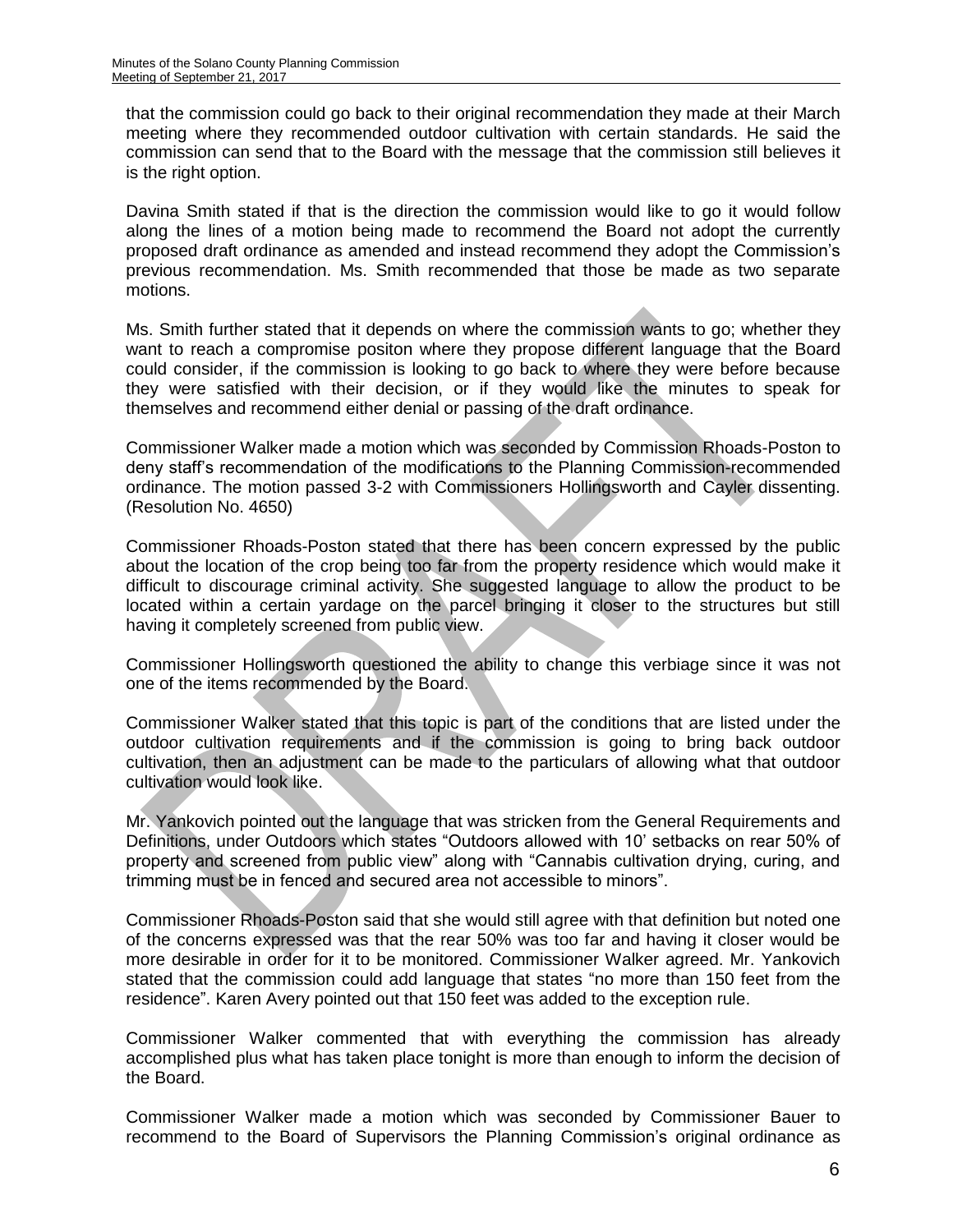presented on March 16, 2017 with one modification to Condition No. D.1.b. to delete the existing language and replace it with: Outdoor personal cultivation must occur within 150 feet of a residence on the parcel. The motion passed 3-2 with Commissioners Hollingsworth and Cayler dissenting. (Resolution No. 4651)

#### **ANNOUNCEMENTS and REPORTS**

Mr. Yankovich informed the Commission that the Caymus Suisun Winery project they approved at their last meeting was appealed to the Board of Supervisors and would be heard at the Board's September  $26<sup>th</sup>$  meeting.

Mr. Yankovich also informed the Commission that there are no items scheduled for the October 5, 2017 regular meeting and therefore it would be cancelled.

Since there was no further business, the meeting was **adjourned**.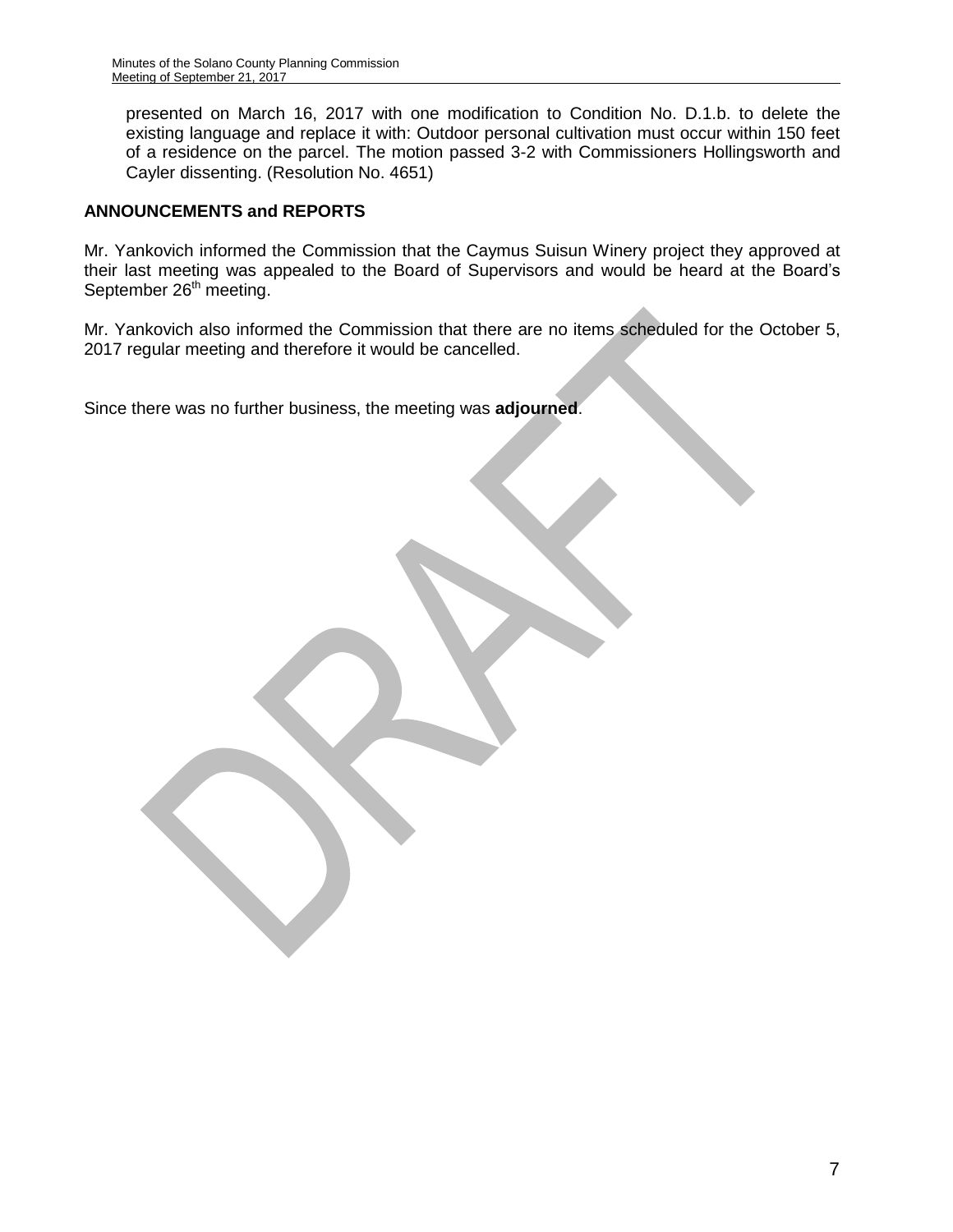<span id="page-11-0"></span>

|                        |      | <b>Solano County</b>                                        |                      |                                                                                              | 675 Texas Street<br>Fairfield, California 94533<br>www.solanocounty.com |
|------------------------|------|-------------------------------------------------------------|----------------------|----------------------------------------------------------------------------------------------|-------------------------------------------------------------------------|
|                        |      | Agenda Submittal                                            |                      |                                                                                              |                                                                         |
| Agenda #:              |      | 1                                                           | Status:              | PC-Regular                                                                                   |                                                                         |
| Type:                  |      | PC-Document                                                 | <b>Department:</b>   | <b>Planning Commission</b>                                                                   |                                                                         |
| File #:                |      | PC 18-002                                                   | Contact:             |                                                                                              |                                                                         |
| Agenda date:           |      | 2/1/2018                                                    | <b>Final action:</b> |                                                                                              |                                                                         |
| Title:                 |      | Committee                                                   |                      | Selection of a representative from the Planning Commission to serve on the Solano County Art |                                                                         |
| <b>Governing body:</b> |      |                                                             |                      |                                                                                              |                                                                         |
| District:              |      |                                                             |                      |                                                                                              |                                                                         |
| <b>Attachments:</b>    |      | A - Public Art Commmitte Program SCC Ch. 5                  |                      |                                                                                              |                                                                         |
|                        |      | B - Public Art Exhibit Guidelines and Policies rev 03232017 |                      |                                                                                              |                                                                         |
| <b>Date</b>            | Ver. | <b>Action By</b>                                            | <b>Action</b>        |                                                                                              | <b>Result</b>                                                           |

The action being requested is for the Planning Commission to identify a representative that will serve as one of seven sitting members of the Solano County Art Committee per the Chapter 5 *The Solano County Public Art Committee and Program*, Section 5.3 of Solano County Code, which states, in part, "The Solano County Art Committee shall be comprised of seven (7) members and one rotating exofficio member. The sitting members shall consist of the following or their designees…the Chair of the Solano County Planning Commission or a designated Planning Commission member…" The Solano County Public Art Program pertains to County owned facilities. The Art Committee has historically met on an as-needed basis to support the need of the Solano County Public Art Program.

The Solano County Art Committee is an advisory Committee to the Board of Supervisors and is responsible for the administration of the Public Art Program per Chapter 5 of the Solano County Code (Attachment A). Within this context, the Art Committee is responsible for:

- 1. Developing policies and procedures to implement the Public Art Program;
- 2. Administering the art exhibit guidelines and policies (Attachment B);
- 3. Reviewing the public art plan;
- 4. Approving public art project budgets;
- 5. Selecting artists for art to be commissioned; and
- 6. Negotiating artist contracts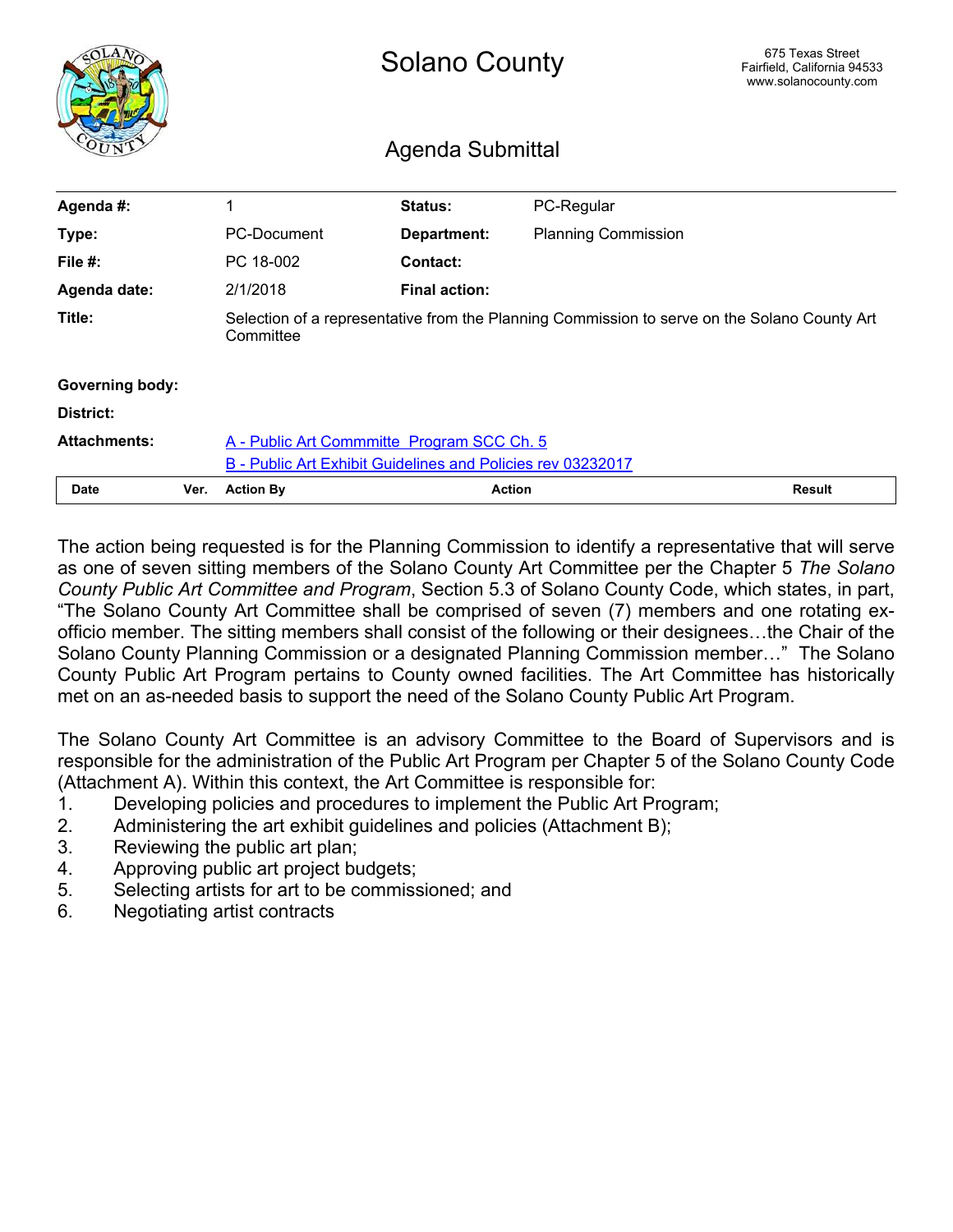## **CHAPTER 5**

## **THE SOLANO PUBLIC ART COMMITTEE AND PROGRAM**

<span id="page-12-0"></span>5-01. Purpose 5-02. Solano County Public Art Committee and Program 5-03. Committee Membership 5-04. Administration 5-05. Funding 5-06. Use of Funds

## **Sec. 5-1. Purpose**

The purpose of this chapter is to establish a public art program to promote the arts and culture in Solano County by establishing a public fund to be used in the purchase, or commission of public art within designated public buildings owned by the County of Solano. The purpose of this chapter is to ensure that provision of public art in public buildings is a component of every construction project by ensuring that planning and funding are made available.

(Ord. No. 1639, §2)

### **Sec. 5-2. Solano County Public Art Committee and Program**

The Solano County Public Art Committee is created for the purpose of overseeing and administering the Solano County Public Art Program, subject to all County rules, policies and procedures, including but not limited to those related to personnel, contracting, purchasing, budget and travel. Administrative responsibility for the Solano County Art Committee and Solano County Public Art Program shall lie with the department of General Services.

(Ord. No. 1639, §3)

### **Sec. 5-3. Committee Membership**

The Solano County Art Committee shall be comprised of seven (7) members and one rotating ex-officio member. The sitting members shall consist of the following or their designees: the County Architect, the Director of Library Services, the Chair of the Solano County Planning Commission or a designated Planning Commission member, a member of the Solano County Board of Supervisors, the County Administrator, a member of Solano Community College's art program appointed by the President of the Solano Community College and a member of the Solano County Arts Council appointed by the council. A rotating ex officio member from the city in which a specific art project or event is being considered by the Committee may also be appointed to the Committee by each city in which an art project is being considered for purposes of the project or event to assist the Committee in deliberations related to the project or event specific to that city.

(Ord. No. 1639, §4)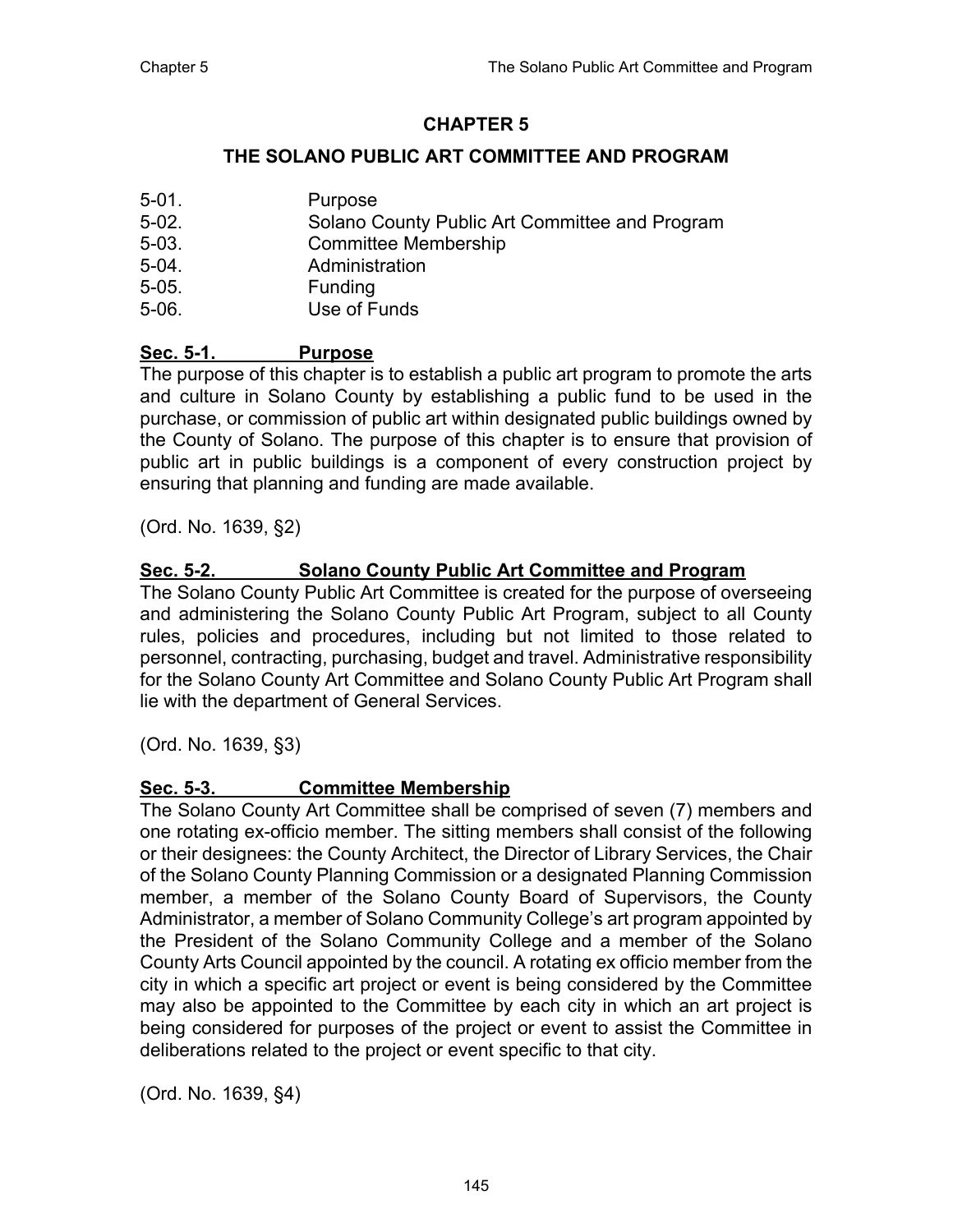## **Sec. 5-4. Administration**

The Solano County Art Committee shall be responsible for the administration of the Public Art Program established pursuant to this chapter and shall develop any necessary policies and procedures to implement this program. The Art Committee shall be responsible for reviewing the public art plan, approving public art project budgets, selecting artists for art to be commissioned, negotiating artist contracts and all other acts necessary to effectuate the administration of this program. Annually the Art Committee shall report to the Board of Supervisors concerning its operations.

(Ord. No. 1639, §5)

## **Sec. 5-5. Funding**

All appropriates for county capital projects with construction costs in excess of one million dollars (\$1,000,000), including all bond projects and other capital projects, shall include a budget for public art which represents at least one and one half (1 and 1/2) percent of the construction cost at the time of the initial construction contract award. Capital construction projects excluded from the Public Art program include maintenance projects. These funds shall be deposited in the Public Art Fund established by the auditor-controller. The amount to be appropriated shall be based on the total capital project appropriation, including construction costs, architect and engineering fees and site work, less costs for property acquisition and preparation, unless otherwise prohibited by law or by the terms of any grant. The funding requirement may also be waived by the Board of Supervisors.

(Ord. No. 1639, §5; Ord. No. 1695, §2)

### **Sec. 5-6. Use of funds**

Funds appropriated pursuant to this chapter will be used for design services of artists, for the selection, acquisition, purchase, commissioning, installation, examination and/or display or artworks, for the maintenance of artworks, for education concerning the artwork and for administrative costs of the Art Committee in connection with the program. Funds appropriated pursuant to this chapter, which remain unexpended or are deemed not necessary or appropriate for use in the building, may be pooled to be expended on other capital projects subject to this chapter. All purchases or expenditures are subject to the applicable County policies and procedures related to contracting.

(Ord. No. 1639, §6)

(Ord. No. 1305, §1)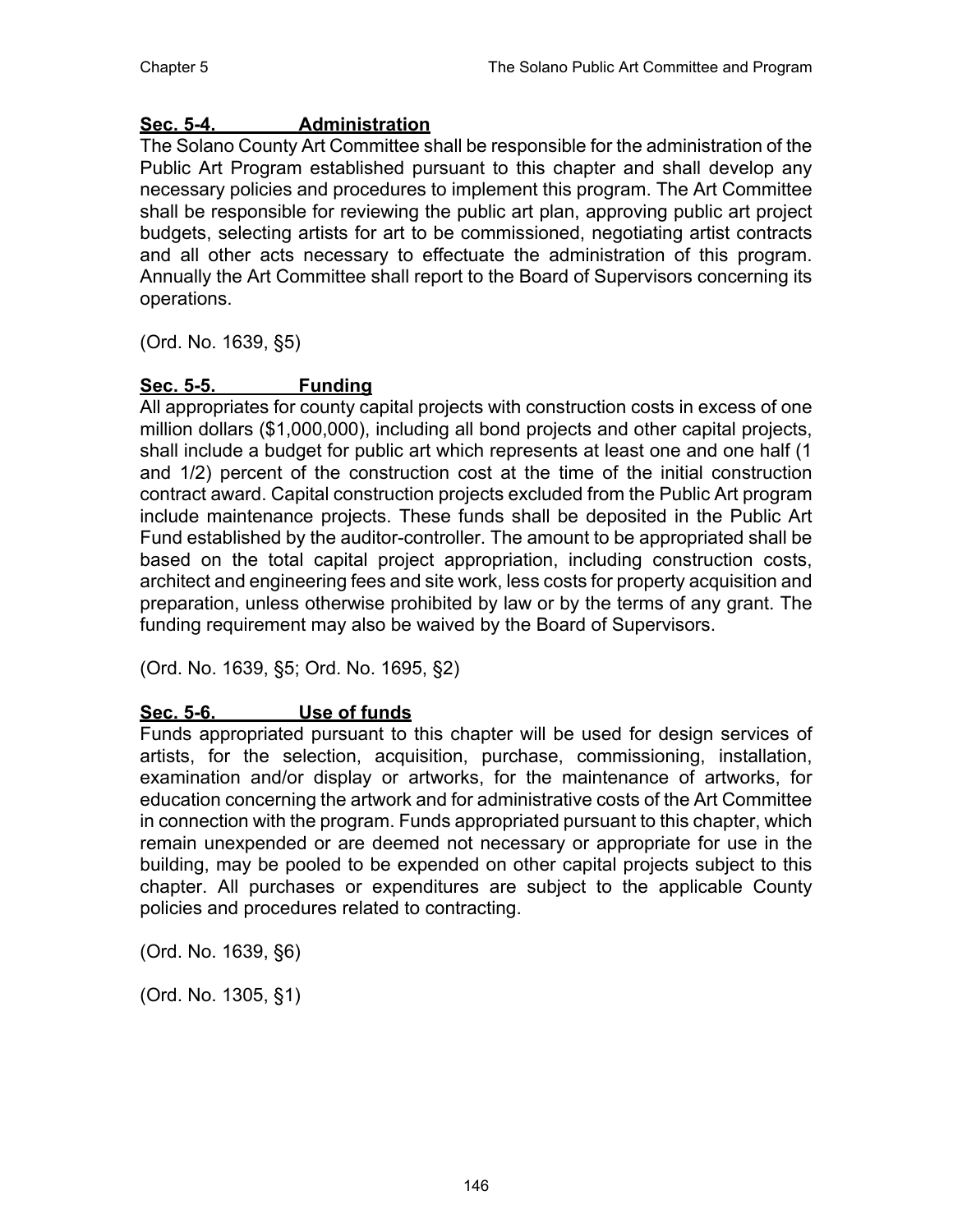#### <span id="page-14-0"></span>**Art Display Policy**

In order to promote civic, cultural, educational and intellectual creativity in our county, Solano County will make available space on the first and second floors for art exhibits in the County Administration Center and in designated spaces in other County facilities.

#### **Guidelines**

Exhibits at the County Administration Center are conducted under the auspices of the Solano County Art Committee. This committee consists of 7 members. A staff member from the Division of Architectural Services serves as the Exhibit Coordinator for the County Administration Center and primary contact person with the public as well as coordinates with other departmental liaisons as designated for other County facilities. The Art Committee approves all art exhibits.

The Art Committee shall decide on the suitability of any art. The committee will consider a wide range of artistic expression in deciding on potential exhibitors. However, in deciding the suitability of any work, the committee is mindful that all segments of the community and all age groups use the display area.

Specifically, the Art Committee seeks to satisfy the following objectives in selecting and developing exhibitions:

- To present a variety of exhibitions by local artists in the visual arts;
- To help local artists (including organizations and amateurs) increase their public exposure;
- To provide a venue to encourage and display the artwork of children and youth;
- To promote Solano County and art activities throughout the county.
- To provide artwork consistent with the Solano County Public Art Program and its objectives.

Residence in Solano County is not required but may be considered in the selection process.

#### **Conditions for Display Spaces**

- 1. All art must be suitably framed, with hanging apparatus (screw eyes and wire) or mounted and stabilized for pedestal or showcase display. All frames, armatures and mounting arrangements must be securely constructed. Work that is fragile or whose framing or display arrangement is of questionable durability may be rejected. Framing must meet the load requirements of the support structure in the exhibit areas. Any visual or written material that might accompany an exhibit must be approved by the Art Committee prior to display.
- 2. Solano County does not assume any responsibility for damage to or loss of art displayed. Artists submitting exhibits for display do so at their own risk. By submitting artwork for display, artists acknowledge and agree to this limit on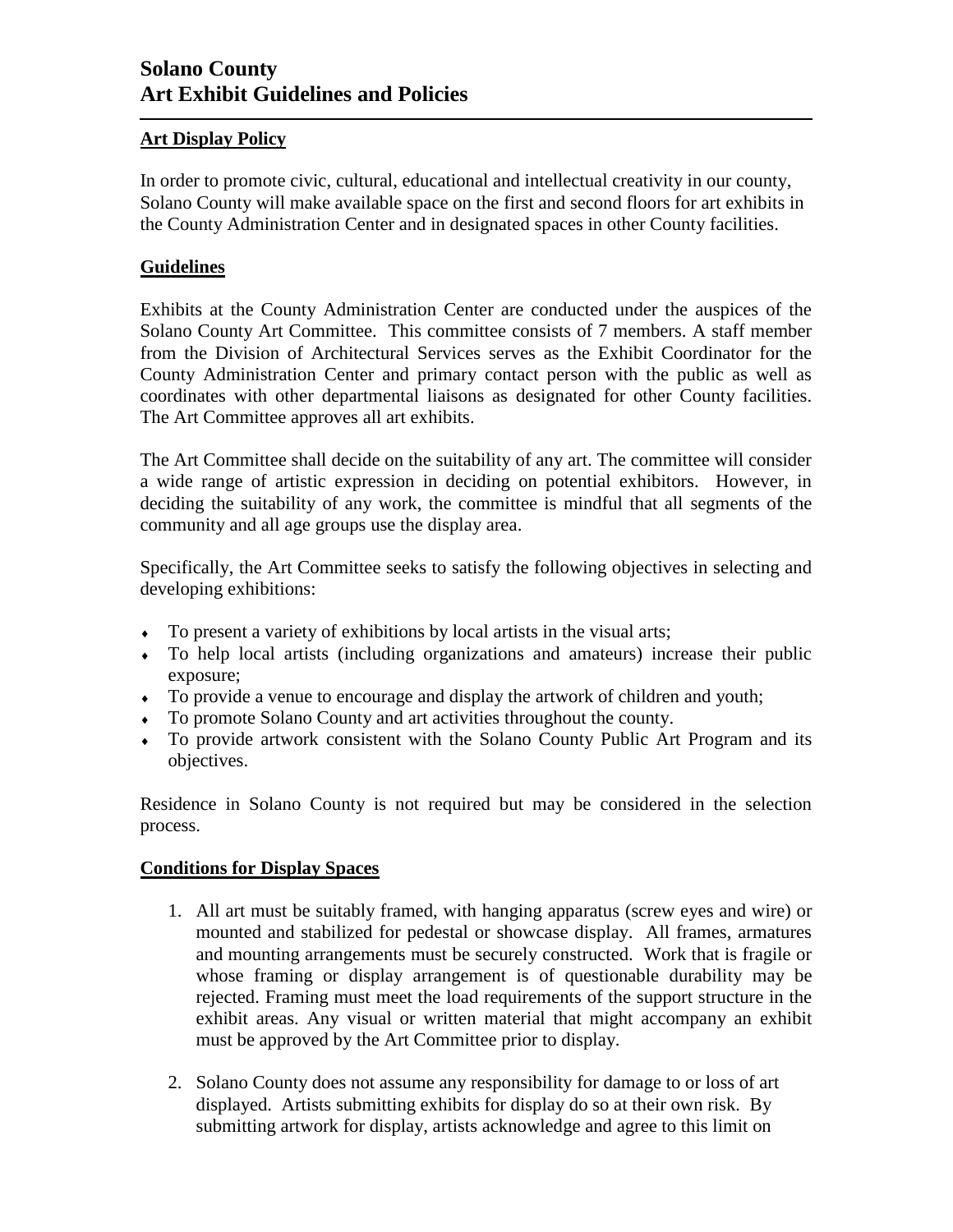liability. This limit of liability also applies to any artwork sold during the course of the exhibition that remains that is damaged or lost after sale but prior to pick up of work by artist following the exhibition.

- 3. Artists must submit representations of their work. Exhibitors must provide photos or a digital file of each item. On the back of each photo the title of the work, dimensions and name, address, telephone number of the artist must be written*.* After initial review, the committee may request that the artist submit or make accessible actual samples at no cost to the County. The committee will determine the specific pieces to be exhibited, the duration of an exhibition and its location, but will attempt to accommodate an artist's preferences. The committee reserves the right to select individual works to show with the works of other artists or may provide the opportunity for a one-person show.
- 4. All work must be original by the submitting artist (or with signed authorization for display from the artist if the exhibition is organized by a sponsoring organization).
- 5. Works of art may be offered for sale, but this is not a requirement and will not affect committee decisions. If artwork is offered for sale, the prices are established by the artist. The artist is responsible for conducting the sale of any work directly with the purchaser, not through County staff. Works not available for purchase must be clearly designated "NFS" (Not for Sale) on any promotional materials.
- 6. For each work, the artist is to provide a display card or title label with the name of the work, artist's name and medium. Prices will not be displayed on individual works but will be available as part of the promotional materials available free to the public. The artist must provide the promotional materials at no cost to the County. No labels, signs, artwork or other material are to be attached to any walls without both the item and the means of adhesion being approved first by the Art Committee.
- 7. Work sold must remain on exhibit throughout the designated display period.
- 8. For theme events or art programs in the County (e.g. Red Ribbon Week) in which students from schools in the county compete, the winning entries are displayed in the County Administration Center. These art displays are not subject to the regulations listed above for individual artists. The Art Committee has oversight of these displays and the Exhibit Coordinator develops an annual calendar for these exhibits.
- 9. Artists are responsible for delivering works to be exhibited to the Exhibit Coordinator. The date and time should be established *at least five business days before the opening of the exhibition*. Installation will be handled by the Exhibit Coordinator for the County Administration Center or art liaison in other County facilities. Artists may assist in the installation if they make arrangements in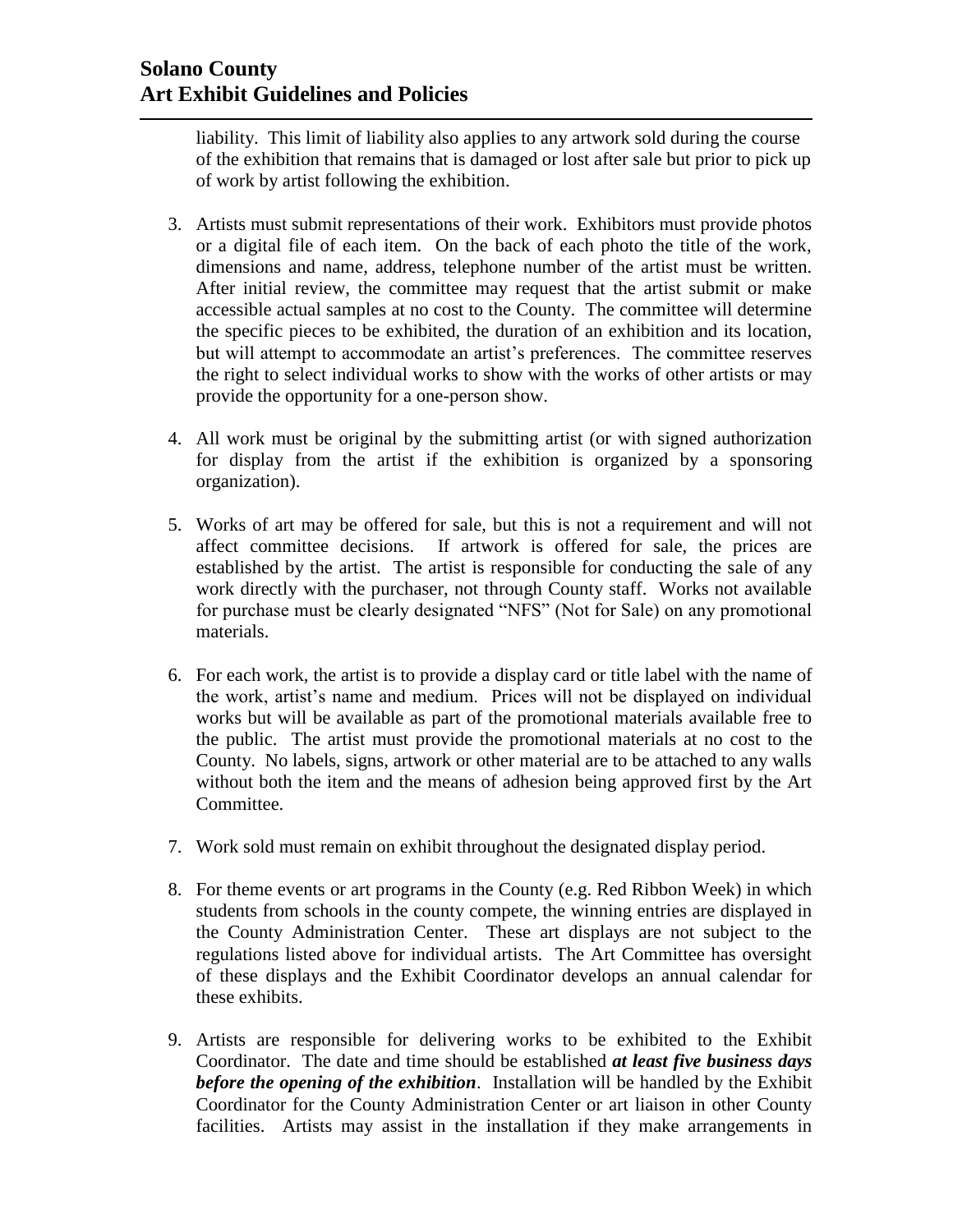advance. Artists must pick up their works *within 2 business days of the conclusion of the exhibit* (preferably on the actual date of closing, as secure storage spaced is very limited). Solano County does not accept any responsibility for artwork not picked up in the designated timeframe.

- 10. *Within two weeks of being notified* that a submission is accepted for exhibition, the artist must contact the exhibit coordinator to arrange or confirm the exhibit dates and other deadlines, especially for promotional purposes.
- 11. *At least two weeks prior to installation*, artists must submit a draft of their promotional materials listing all works to be shown, together with the retailselling price, if any. The listing must include the artist's name, telephone number, and instructions for contacting the artist to arrange for the purchase of any artwork. Artists should also include a brief biography and artist's statement.

#### **Appeals**

Decisions by the Art Committee to reject an applicant's exhibit for display may be appealed to the Solano County Board of Supervisors. A written appeal must be submitted within 15 calendar days of the notice of rejection of a proposed exhibit for display. Any decision by the Board of Supervisors is final. Any legal challenges brought to a decision by the Board of Supervisors related to an appeal pursuant to this policy must be filed within 30 calendar days of notice of the decision.

#### **Art Allocation**

The County allocates a 1.5% of the project construction cost art allowance pursuant to the Public Art Program Ordinance. For those projects, the Art Committee will administer these funds in accordance with the Public Art Program Ordinance, Art Program policies and guidelines and all other applicable County policies and procedures. The art allowance is tied to the construction cost at the time of the initial construction contract award.

#### **Donated Art**

Donated works of art must meet the same guidelines as artwork commissioned or approved for display in County facilities.

## **Questions? Call the Exhibit Coordinator at 784-7908.**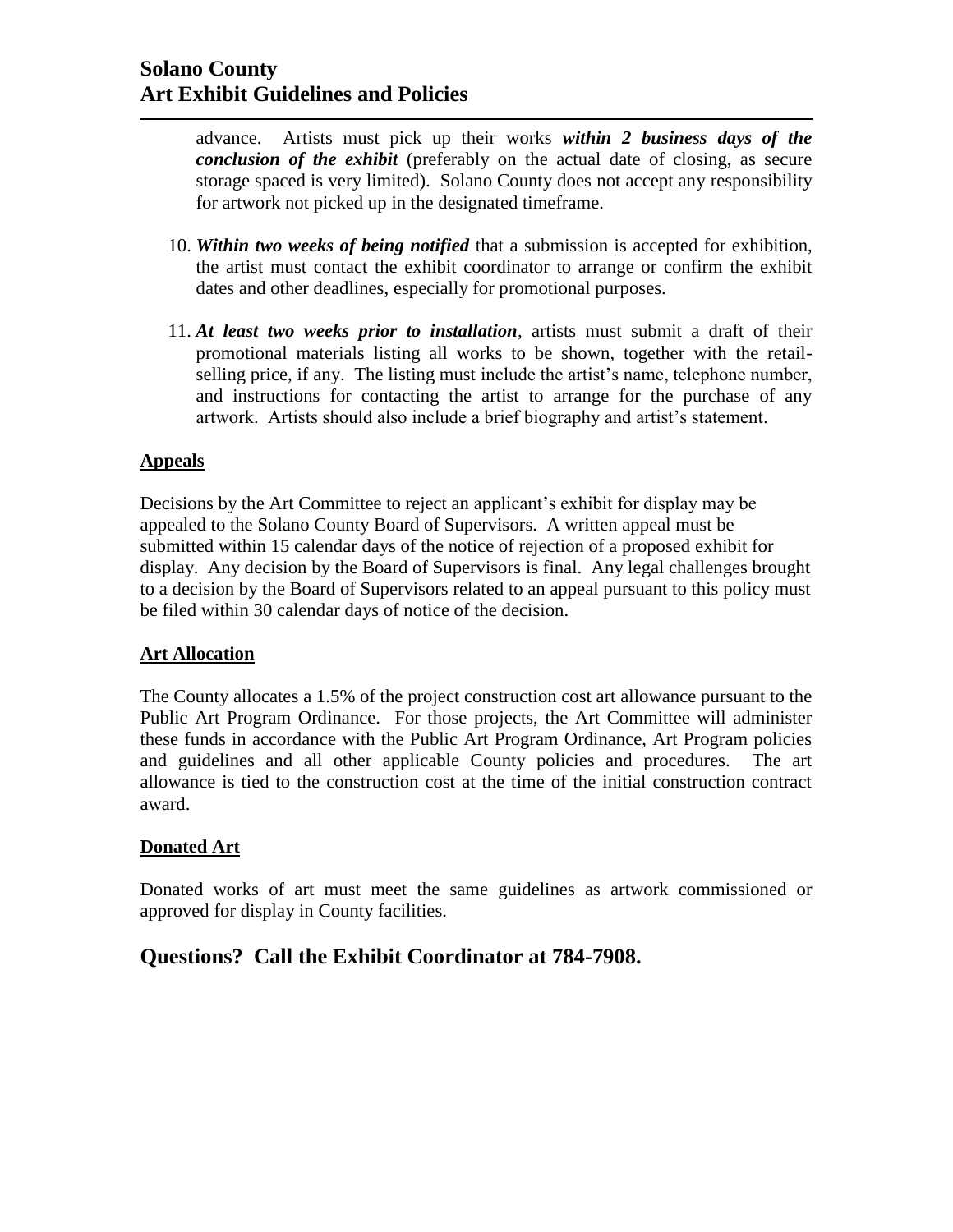## **Solano County Art Exhibit Guidelines and Policies** *Art Exhibit Application*

Thank you for your interest in exhibiting at a Solano County facility. Please complete the following application and email it and digital renderings to: [ALBoyceharmuth@solanocounty.com](mailto:ALBoyceharmuth@solanocounty.com) or mail application and photograph or digital renderings to: Solano County Art Committee, c/o Capital Projects Management, Solano County, 675 Texas Street, Suite 2500, Fairfield, CA 94533.

| Artist:                                                                                                                                 | Date: $\frac{1}{\sqrt{1-\frac{1}{2}}\cdot\frac{1}{\sqrt{1-\frac{1}{2}}}}$ |
|-----------------------------------------------------------------------------------------------------------------------------------------|---------------------------------------------------------------------------|
| <b>Address:</b><br><u> 1980 - Jan Stein Stein Stein Stein Stein Stein Stein Stein Stein Stein Stein Stein Stein Stein Stein Stein S</u> |                                                                           |
| Home                                                                                                                                    | <b>Work</b>                                                               |
| <b>Phone:</b>                                                                                                                           | <b>Phone:</b>                                                             |
| e-mail address:                                                                                                                         |                                                                           |

Please describe the work you wish to exhibit. Include any information not readily conveyed by photographs or digital representations (details, techniques, unique characteristics, etc.) The information, combined with your photographs or digital files, forms the basis for the Art Committee's selection**.**

Because a number of exhibition spaces exist in County buildings, please indicate the following:

- The building in which you would like to exhibit:
- The ideal number of works you would like to exhibit:
- The smallest number of works you would be satisfied with exhibiting:
- The size of the works you would like to exhibit: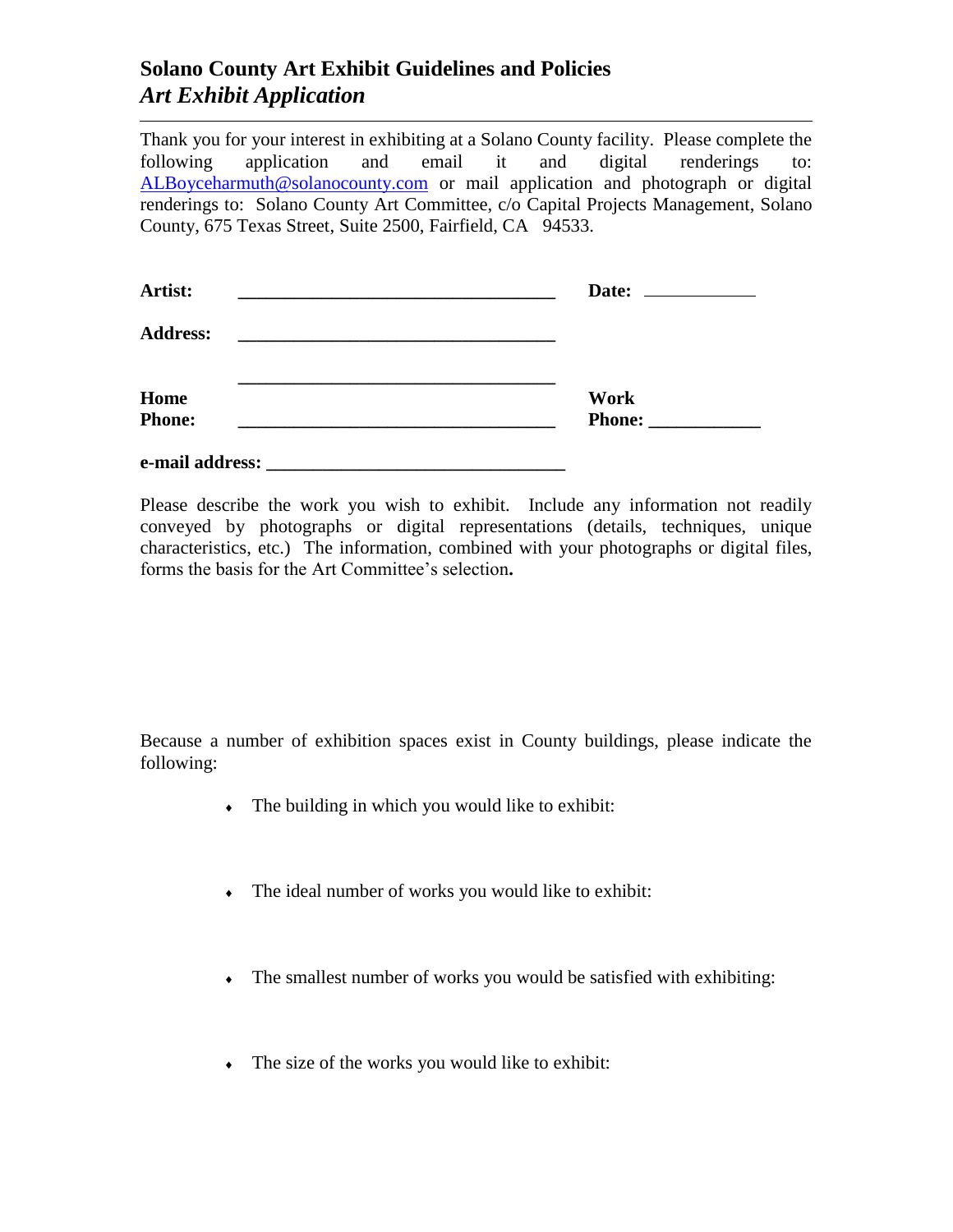Is there a 3 to 4-week period during which you prefer to exhibit?

Have you exhibited your artwork elsewhere previously? If so, list where and when**.**

Will the artwork you wish to exhibit be available for sale?

| Follow these steps when submitting samples:                                                                | Your options for submitting materials:                                                                               |  |  |
|------------------------------------------------------------------------------------------------------------|----------------------------------------------------------------------------------------------------------------------|--|--|
| Submit no fewer than 5 and no more than 12 images.<br>Photographs or digital images are strongly preferred | Mail: Art Exhibition Committee, General<br>Services Department, 675 Texas Street,<br>Suite 2500, Fairfield, CA 94533 |  |  |
| All images should be clearly note the artist's name on<br>each image.                                      | <b>In person:</b> Capital Projects Management<br>675 Texas Street, Suite 2500,                                       |  |  |
| Remember to include this sheet with images.                                                                | Fairfield, CA 94533<br>Mon-Friday 9 am $-5$ pm                                                                       |  |  |
| Questions? Call the Exhibit Coordinator:                                                                   | <b>Other arrangements:</b> Call the Exhibit<br>Coordinator at 707/784-7908                                           |  |  |

By signing below and submitting this application, the applicant certifies that he or she has read and understands the Solano County Public Art Program policy and the Solano County Art Exhibit Guidelines and Policies and agrees to comply with the contents thereof. The applicant further understands that he or she will exhibit his or her art work at his or her own risk and that the Solano County assumes no responsibility for the exhibit.

Sign: Dated:

Print Name:\_\_\_\_\_\_\_\_\_\_\_\_\_\_\_\_\_\_\_\_\_\_\_\_\_\_\_\_\_\_\_\_\_\_\_\_\_\_\_\_\_\_\_\_\_\_\_\_\_\_\_\_\_\_\_\_\_\_\_\_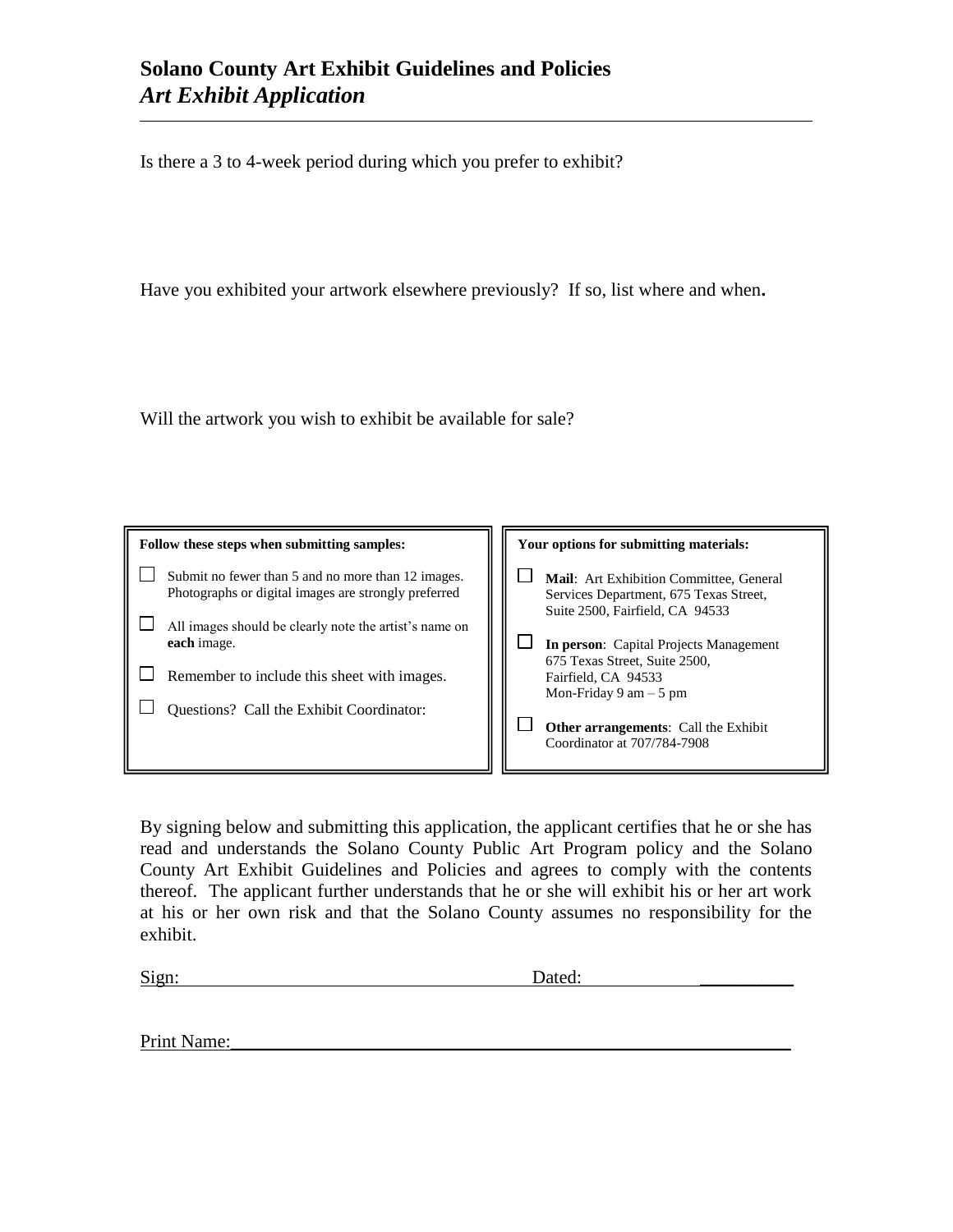<span id="page-19-0"></span>

|                        |      | <b>Solano County</b><br>Agenda Submittal |                      |                                                                                                                                                                         | 675 Texas Street<br>Fairfield, California 94533<br>www.solanocounty.com |
|------------------------|------|------------------------------------------|----------------------|-------------------------------------------------------------------------------------------------------------------------------------------------------------------------|-------------------------------------------------------------------------|
| Agenda #:              |      | $\overline{2}$                           | Status:              | PC-Regular                                                                                                                                                              |                                                                         |
| Type:                  |      | <b>PC-Document</b>                       | Department:          | <b>Planning Commission</b>                                                                                                                                              |                                                                         |
| File $#$ :             |      | PC 18-003                                | <b>Contact:</b>      |                                                                                                                                                                         |                                                                         |
| Agenda date:           |      | 2/1/2018                                 | <b>Final action:</b> |                                                                                                                                                                         |                                                                         |
| Title:                 |      |                                          |                      | Continuance request re: Minor Revision No. 5 to Use Permit No. U-79-34 and Marsh<br>Development Permit No. MD-79-04 of Dennis P. Smith. (Project Planner: Eric Wilberg) |                                                                         |
| <b>Governing body:</b> |      |                                          |                      |                                                                                                                                                                         |                                                                         |
| District:              |      |                                          |                      |                                                                                                                                                                         |                                                                         |
| <b>Attachments:</b>    |      |                                          |                      |                                                                                                                                                                         |                                                                         |
| <b>Date</b>            | Ver. | <b>Action By</b>                         |                      | <b>Action</b>                                                                                                                                                           | <b>Result</b>                                                           |

### **DISCUSSION**

The Planning Commission agenda for the February 1, 2018 regular meeting includes an item to consider Minor Revision No. 5 of Use Permit U-79-34 and MD-79-04 of Dennis P. Smith proposing to lease 8 acres of an 18 acre outdoor storage area of the F.P. Smith farm machinery and equipment business to Copart Inc. to provide an outdoor storage yard in support of Copart's online automobile, vehicle, and equipment auctions. The project is located at 3190 Ramsey Road within the Marsh Preservation "MP" and Suisun Marsh Agriculture "A-SM-160" Zoning Districts, ½ mile east of Fairfield; APN: 0046-050-270.

The Department of Resource Management is requesting that the Commission continue this item to the next regularly scheduled Commission meeting for two reasons. On January 18, 2018 staff met with project representatives to discuss the application. At that meeting the applicant indicated that they would be providing supplemental application materials to further clarify their project description and intended use on-site. The additional materials have not yet been submitted to the Department and staff does not have sufficient time to prepare a response as of now.

In addition, the project is located within the jurisdictional boundaries of the Suisun Marsh, in which case the San Francisco Bay Conservation and Development Commission (BCDC) may act as a Responsible Agency in carrying out any approval of the project. At the request of BCDC, the Department has extended the comment period of the CEQA document to January 26, 2018 to allow for BCDC comment. The extended deadline for CEQA comments does not leave sufficient time to prepare responses for the February 1st hearing.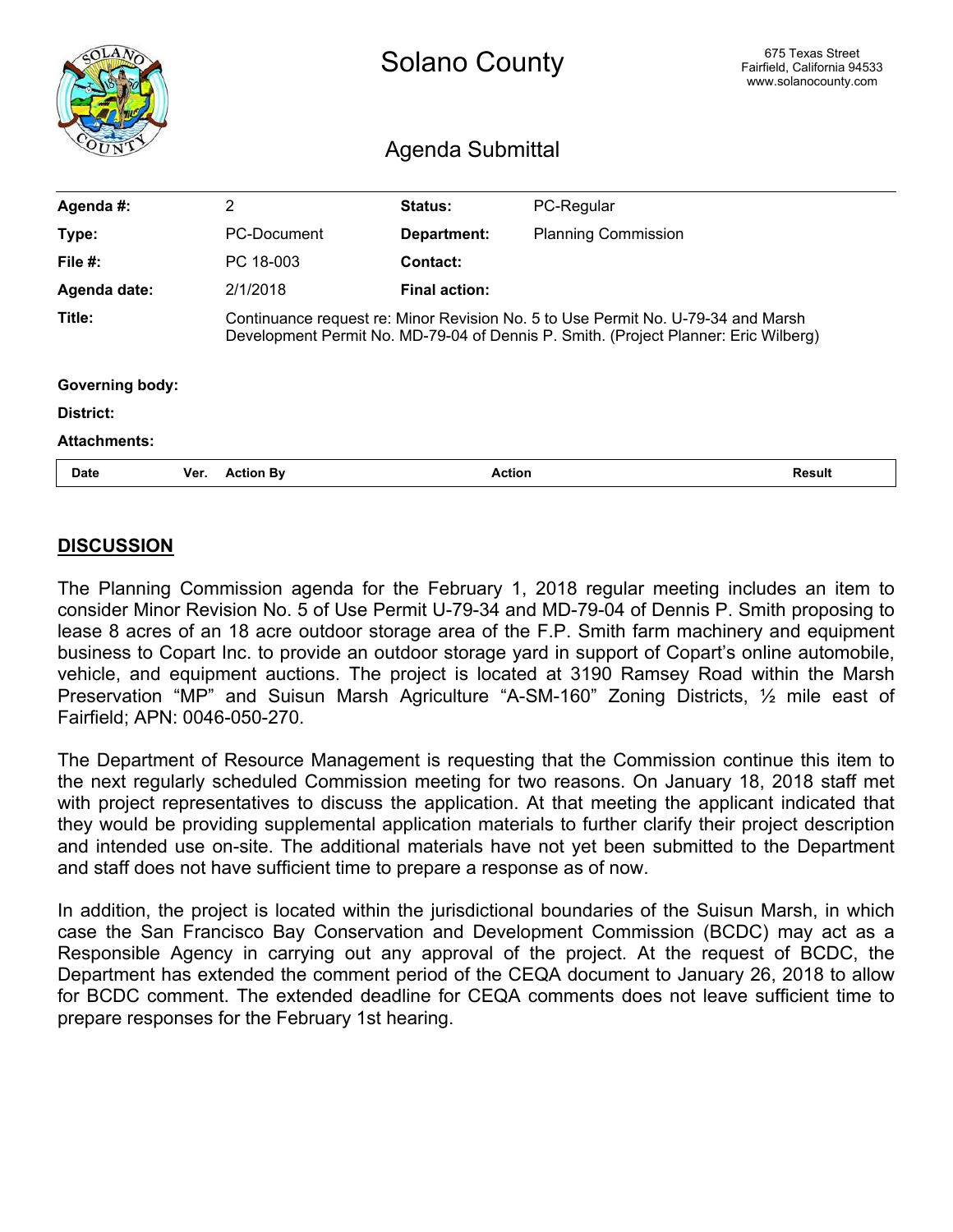<span id="page-20-0"></span>

|                        |      | <b>Solano County</b><br>Agenda Submittal                   |                      |                                                                                  | 675 Texas Street<br>Fairfield, California 94533<br>www.solanocounty.com |
|------------------------|------|------------------------------------------------------------|----------------------|----------------------------------------------------------------------------------|-------------------------------------------------------------------------|
| Agenda #:              |      | 3                                                          | Status:              | PC-Regular                                                                       |                                                                         |
| Type:                  |      | <b>PC-Document</b>                                         | Department:          | <b>Planning Commission</b>                                                       |                                                                         |
| File $#$ :             |      | PC 18-004                                                  | <b>Contact:</b>      |                                                                                  |                                                                         |
| Agenda date:           |      | 2/1/2018                                                   | <b>Final action:</b> |                                                                                  |                                                                         |
| Title:                 |      |                                                            |                      | NOMINATION and ELECTION of Chairperson and Vice Chairperson for the ensuing year |                                                                         |
| <b>Governing body:</b> |      |                                                            |                      |                                                                                  |                                                                         |
| District:              |      |                                                            |                      |                                                                                  |                                                                         |
| <b>Attachments:</b>    |      | Planning Commission appointment & attendance report (2017) |                      |                                                                                  |                                                                         |
| <b>Date</b>            | Ver. | <b>Action By</b>                                           | <b>Action</b>        |                                                                                  | <b>Result</b>                                                           |